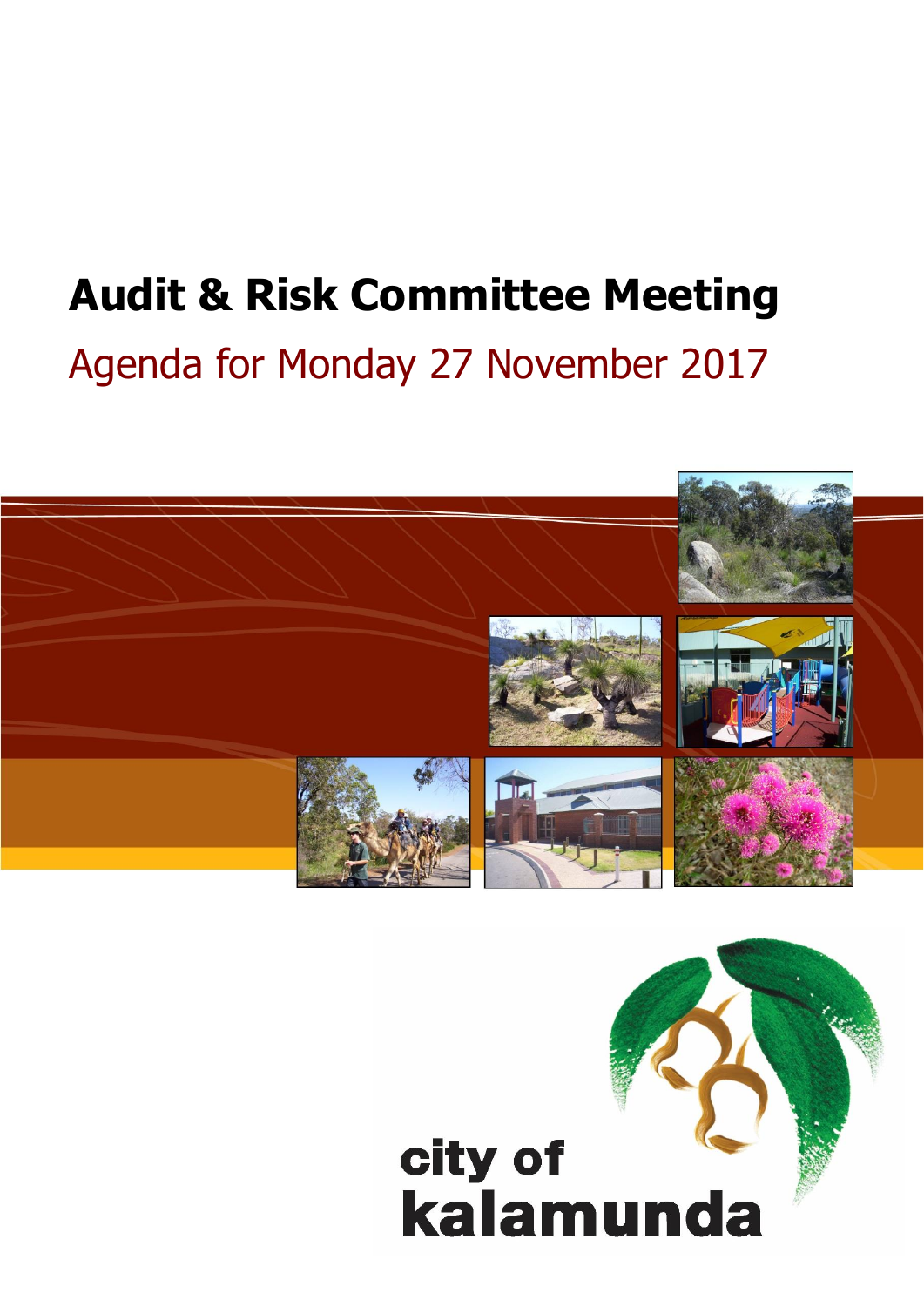#### **NOTICE OF MEETING AUDIT AND RISK COMMITTEE**

Dear Councillors

Notice is hereby given that the next meeting of the Audit & Risk Committee will be held in the Council Chambers, Administration Centre, 2 Railway Road, Kalamunda on **Monday 27 November 2017 at 6.00pm**.

S Junhuard

Rhonda Hardy **Chief Executive Officer** 23 November 2017



www.kalamunda.wa.gov.au

kalamu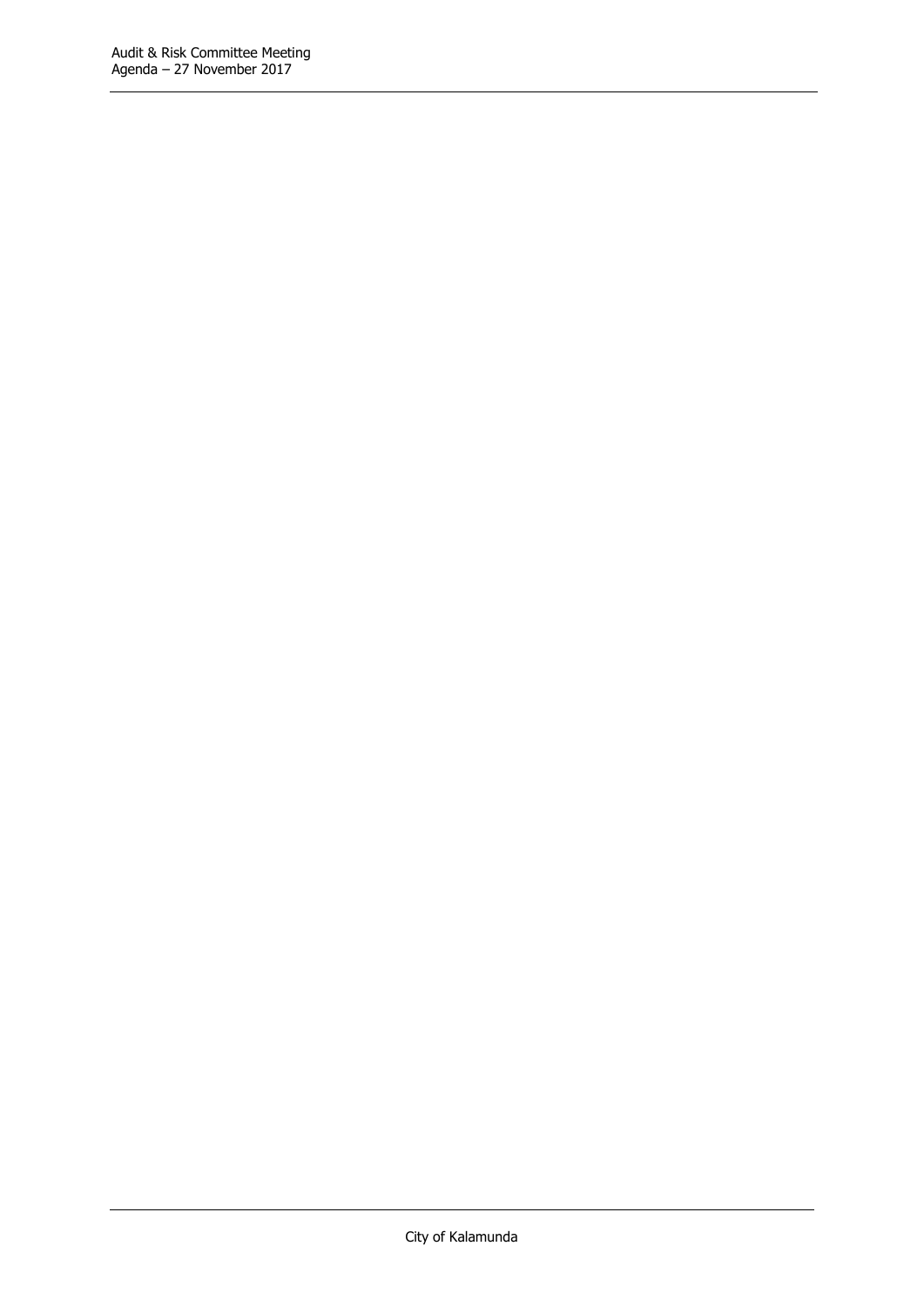#### **INFORMATION FOR THE PUBLIC ATTENDING COUNCIL MEETINGS**

Welcome to this evening's meeting. The following information is provided on the meeting and matters which may affect members of the public.

If you have any queries related to procedural matters, please contact a member of staff.

#### **Council Chambers – Seating Layout**

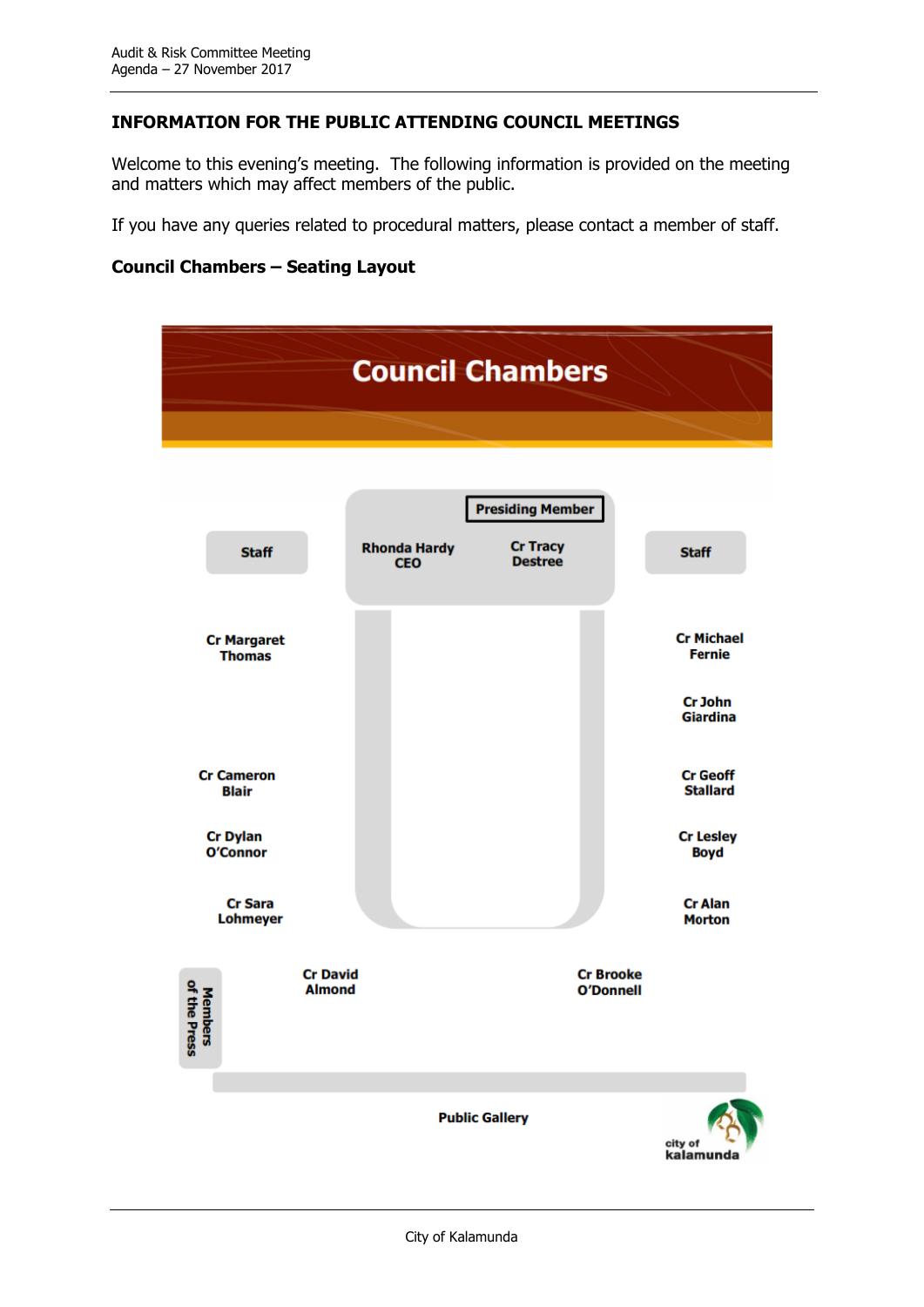#### **Audit & Risk Committee Meeting Procedure**

- 1. Audit & Risk Committee has a membership of all Councillors.
- 3. The Committee makes recommendations only to Full Council (held on the fourth Monday of each month at 6.30pm).
- 4. All other arrangements are in general accordance with Council's Audit & Risk Committee Terms of Reference February 2013.

# **Emergency Procedures**

**Please view the position of the Exits, Fire Extinguishers and Outdoor Assembly Area as displayed on the wall of Council Chambers.**

**In case of an emergency follow the instructions given by City Personnel.**

**We ask that you do not move your vehicle as this could potentially block access for emergency services vehicles.**

**Please remain at the assembly point until advised it is safe to leave.**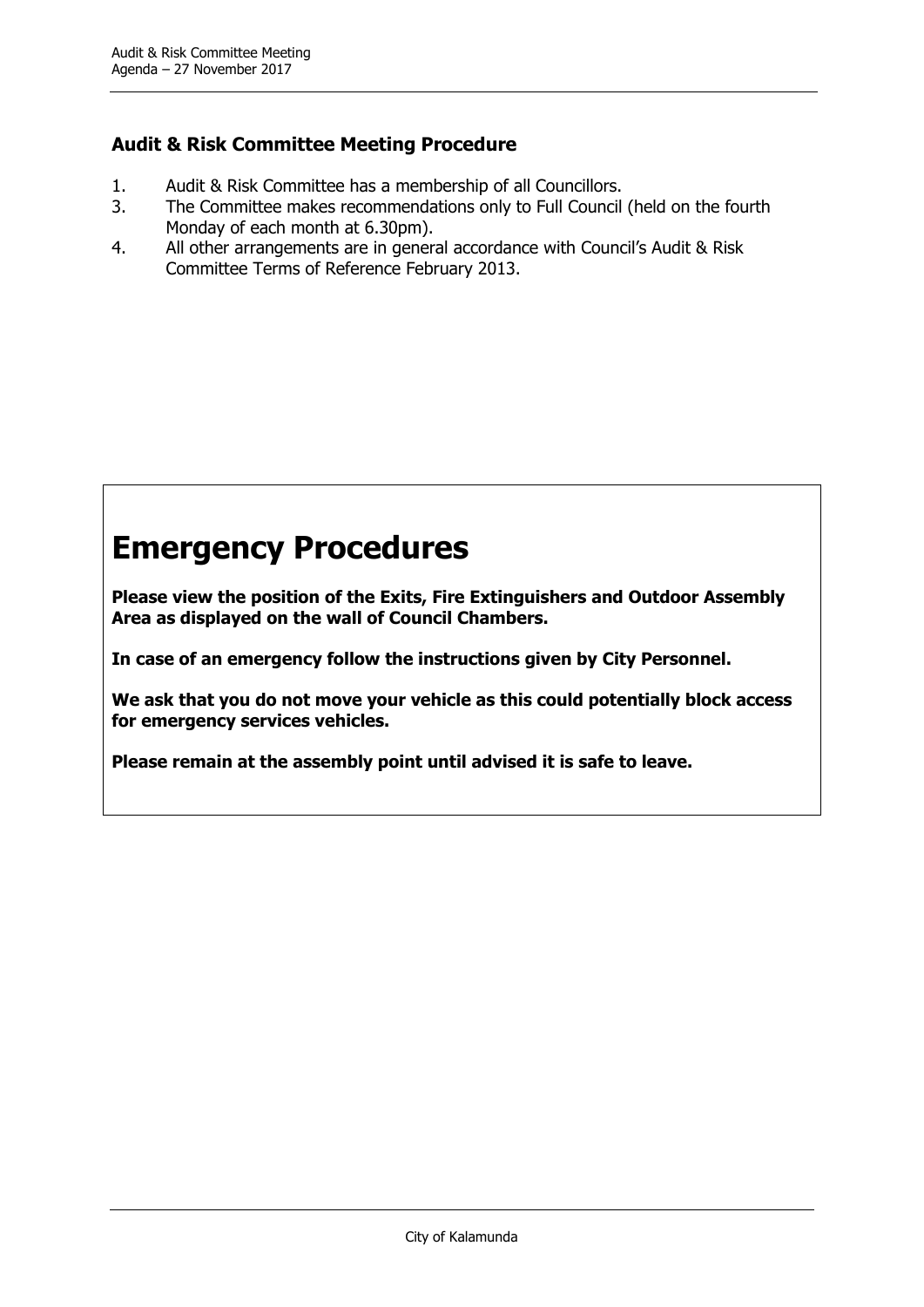## **INDEX**

| 1.0  |                                                                    |
|------|--------------------------------------------------------------------|
| 2.0  | ATTENDANCE, APOLOGIES AND LEAVE OF ABSENCE PREVIOUSLY APPROVED 3   |
| 3.0  |                                                                    |
| 4.0  |                                                                    |
| 5.0  |                                                                    |
| 6.0  | ANNOUNCEMENTS BY THE MEMBER PRESIDING WITHOUT DISCUSSION 3         |
| 7.0  |                                                                    |
| 8.0  |                                                                    |
| 9.0  |                                                                    |
|      | 10. I<br>11.<br>12.<br>13                                          |
| 10.0 |                                                                    |
| 11.0 |                                                                    |
| 12.0 | QUESTIONS BY MEMBERS OF WHICH DUE NOTICE HAS BEEN GIVEN  25        |
| 13.0 | URGENT BUSINESS APPROVED BY THE PRESIDING MEMBER OR BY DECISION 25 |
| 14.0 |                                                                    |
| 15.0 |                                                                    |
| 16.0 |                                                                    |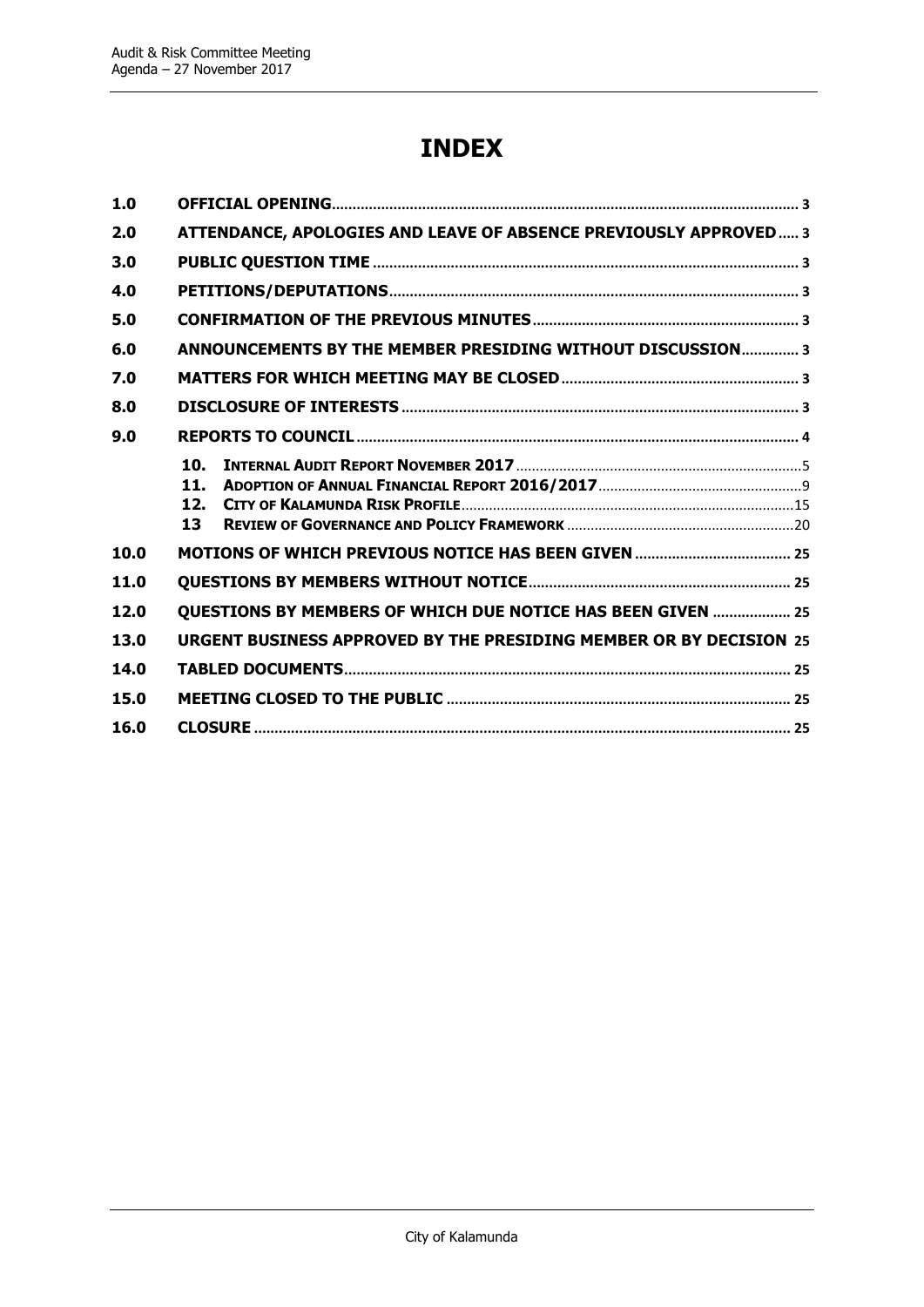### **AGENDA**

#### <span id="page-6-0"></span>**1.0 OFFICIAL OPENING**

#### <span id="page-6-1"></span>**2.0 ATTENDANCE, APOLOGIES AND LEAVE OF ABSENCE PREVIOUSLY APPROVED**

#### <span id="page-6-2"></span>**3.0 PUBLIC QUESTION TIME**

A period of not less than 15 minutes is provided to allow questions from the gallery on matters relating to the functions of this meeting. For the purposes of Minuting, these questions and answers will be summarised.

#### <span id="page-6-3"></span>**4.0 PETITIONS/DEPUTATIONS**

#### <span id="page-6-4"></span>**5.0 CONFIRMATION OF THE PREVIOUS MINUTES**

5.1 That the Minutes of the Audit and Risk Committee Meeting held on 18 September 2017, as published and circulated, are confirmed as a true and accurate record of the proceedings.

Moved:

Seconded:

Vote:

#### **Statement by Presiding Member**

"On the basis of the above Motion I now sign the Minutes as a true and accurate record of the meeting of 18 September 2017".

#### <span id="page-6-5"></span>**6.0 ANNOUNCEMENTS BY THE MEMBER PRESIDING WITHOUT DISCUSSION**

#### <span id="page-6-6"></span>**7.0 MATTERS FOR WHICH MEETING MAY BE CLOSED**

#### <span id="page-6-7"></span>**8.0 DISCLOSURE OF INTERESTS**

#### 8.1 **Disclosure of Financial and Proximity Interests**

- a. Members must disclose the nature of their interest in matters to be discussed at the meeting. (Section 5.65 of the Local Government Act 1995.)
- b. Employees must disclose the nature of their interest in reports or advice when giving the report or advice to the meeting. (Section 5.70 of the Local Government Act 1995.)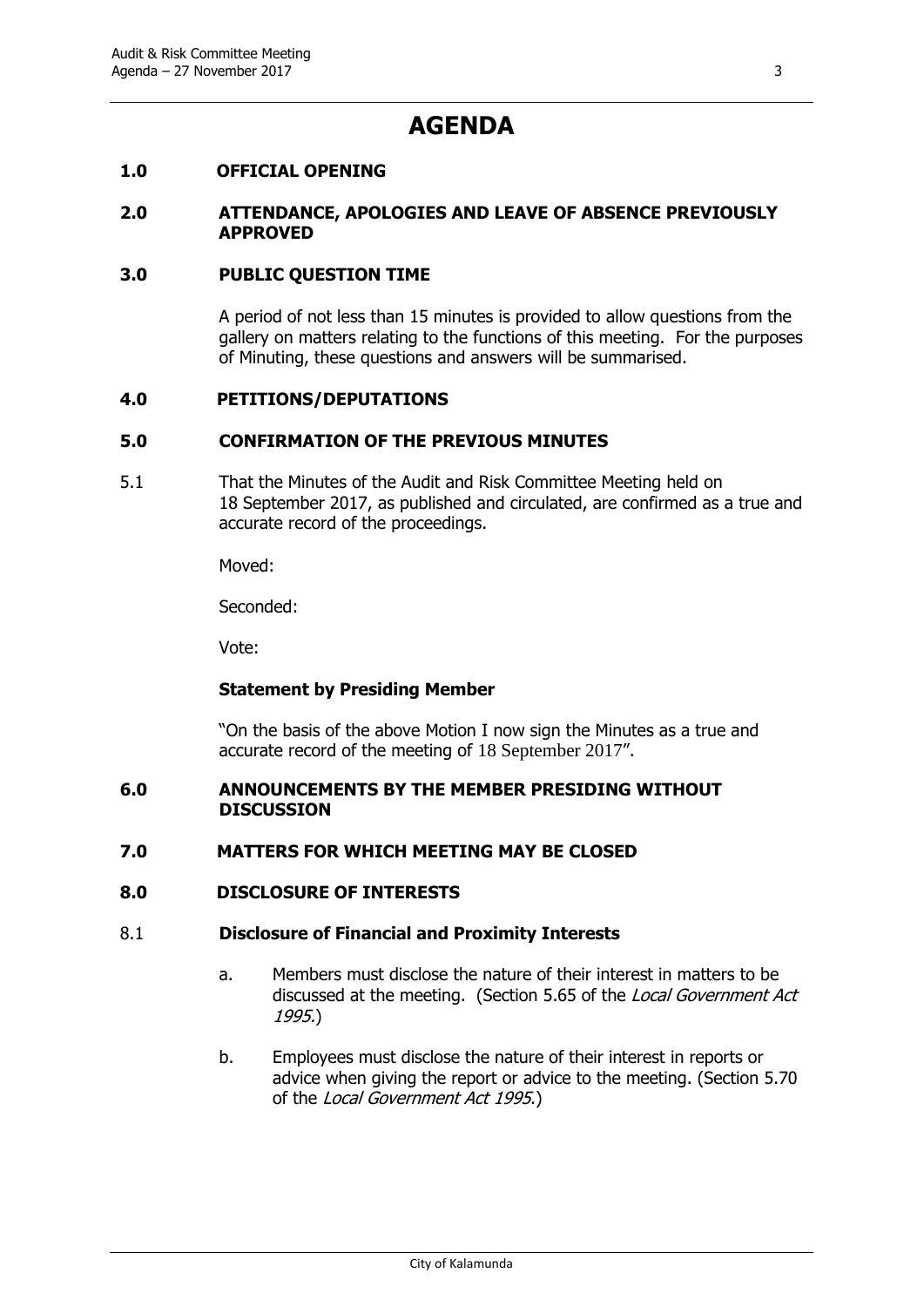#### 8.2 **Disclosure of Interest Affecting Impartiality**

a. Members and staff must disclose their interest in matters to be discussed at the meeting in respect of which the member or employee had given or will give advice.

#### <span id="page-7-0"></span>**9.0 REPORTS TO COUNCIL**

Please Note: declaration of financial/conflict of interests to be recorded prior to dealing with each item.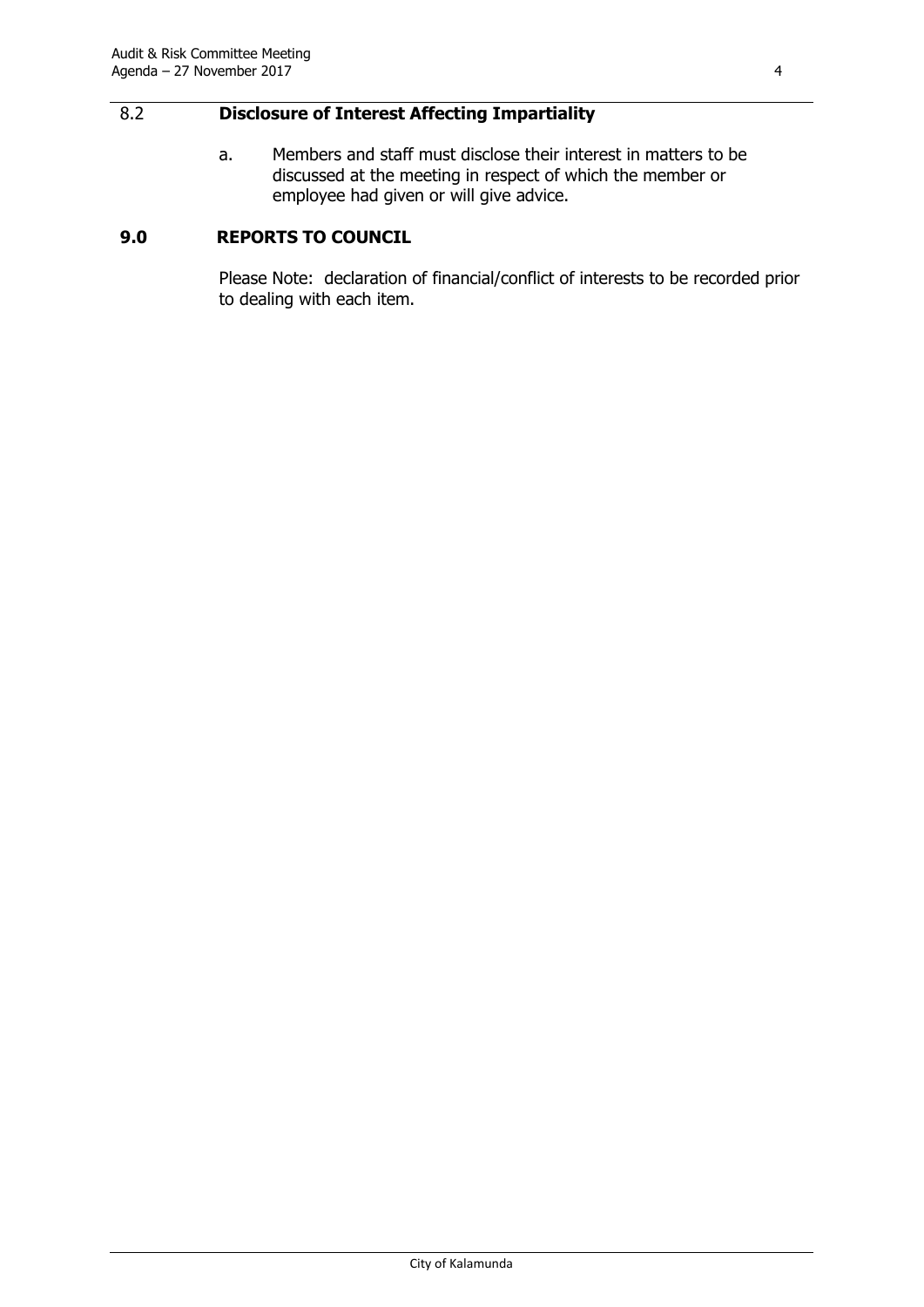**Declaration of financial / conflict of interests to be recorded prior to dealing with each item.**

#### <span id="page-8-0"></span>**10. Internal Audit Report November 2017**

| Director Corporate and Community Services<br><b>Internal Audit</b>                  |
|-------------------------------------------------------------------------------------|
| Nil                                                                                 |
| Nil                                                                                 |
| Internal Audit Report - Reserve Funds - New<br><b>Industrial Land Contributions</b> |
| Internal Audit Report - Inventory                                                   |
| Internal Audit Report - Legislative Compliance<br><b>Employee Training</b>          |
| Internal Audit Report - Risk Management -<br>Managing and Assessing Risk            |
| Internal Audit Report - Novated Leases                                              |
| Internal Audit Report - New Fees - Cat Act                                          |
| Audit Risk Register                                                                 |
|                                                                                     |

#### **EXECUTIVE SUMMARY**

- 1. The purpose of this report is to provide Council with the findings and recommendations arising from the recently completed Internal Audit review for the 2016/2017 Financial Year.
- 2. The Internal Audit was completed in accordance with the provisions of the Local Government Act 1995, associated regulations, Australian Accounting Standards.
- 3. The Internal Audit did not identify any material control weaknesses or deficiencies within the review.
- 4. It is recommended that Council receives the Internal Audit Report.

#### **BACKGROUND**

- 5. Internal Audit focuses on:
	- Compliance with the Local Government Act and associated regulations
	- Compliance with Australian Accounting Standards
	- Assessment of accounting procedures
	- Assessment of internal controls
	- Assessment of risk
	- Compliance with Council policies
- 6. Audit Findings and the associated management responses are reported and monitored through the Audit Risk Register to ensure that matters identified are addressed in a satisfactory and timely manner.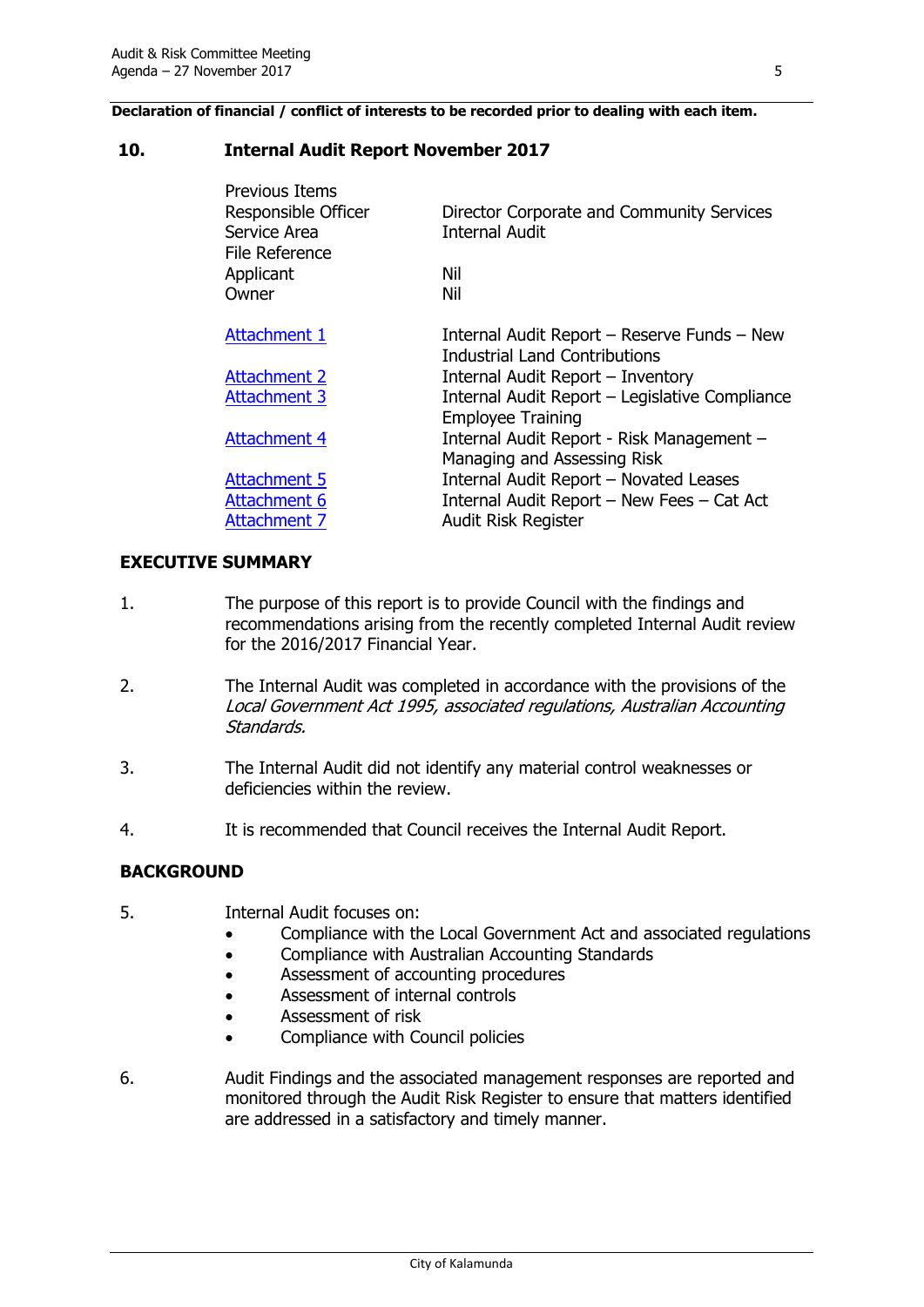#### **DETAILS**

7. During the month of June 2017, the following Internal Audit work was undertaken:

**Review – Reserve Funds – New Industrial Land Contributions** Ensured that developer's contributions are held separately in a restricted reserve to be used for the acquisition of land for development of roads, drainage infrastructure and other expenditure specifically for the DCA.

#### 8. **Review of Inventory**

Reviewed the effectiveness of year end stock takes for inventory items.

- 9. **Review Employee Training – legislative compliance** Reviewed adequacy of staff training with regard to new legislative training.
- 10. **Review adequacy of the management and assessment of risk** Ensured that risk assessments are undertaken and key findings are incorporated into the Internal Auditors Report.

#### 11. **Review of Novated Leasing**

Reviewed the management of Novated leases.

12. **Review of New Fees – Cat Act** Reviewed the management procedures for the Cat Owners Register.

#### **STATUTORY AND LEGAL CONSIDERATIONS**

13. Local Government Act 1995 Local Government (Financial Management) Regulations 1996 Local Government (Functions and General) Regulations 1996

#### **POLICY CONSIDERATIONS**

14. Nil.

#### **COMMUNITY ENGAGEMENT REQUIREMENTS**

#### **Internal Referrals**

15. Internal Audit findings were discussed with relevant business unit managers.

#### **External Referrals**

16. Nil.

#### **FINANCIAL CONSIDERATIONS**

17. The monitoring and review of internal controls within the Internal Audit program will reduce the risk and likely exposure of potential loss to the City.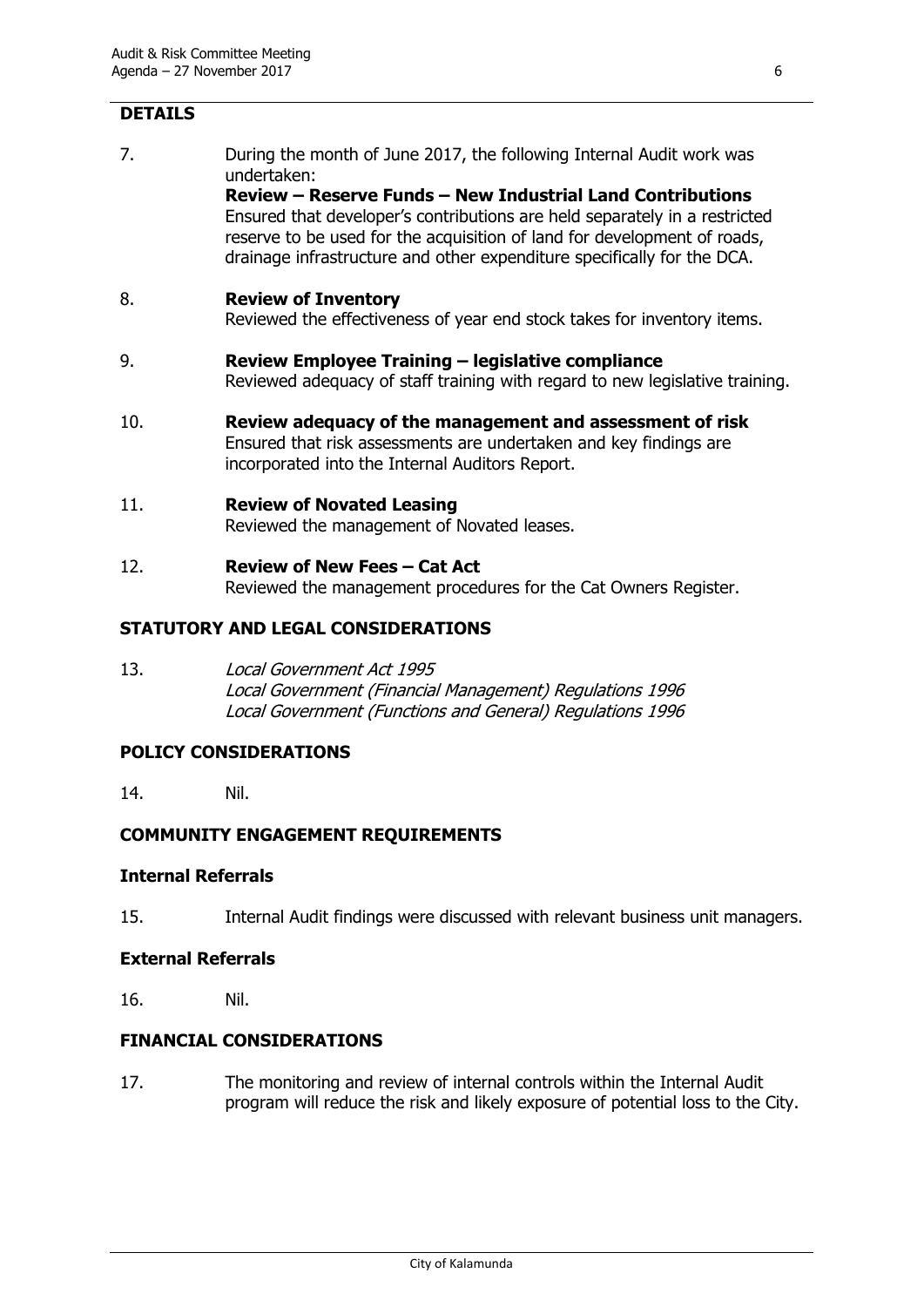#### **STRATEGIC COMMUNITY PLAN**

#### **Strategic Planning Alignment**

| 18. | Kalamunda Advancing: Strategic Community Plan to 2027 |  |  |
|-----|-------------------------------------------------------|--|--|
|     | Kalamunda Advancing: Strategic Community Plan to 2027 |  |  |

OBJECTIVE 4.1: To provide leadership through transparent governance.

Strategy 4.1.1 Provide good governance

#### **SUSTAINABILITY**

#### **Social Implications**

19. Nil.

#### **Economic Implications**

20. Nil.

#### **Environmental Implications**

21. Nil.

#### **RISK MANAGEMENT CONSIDERATIONS**

| . . | . . |  |
|-----|-----|--|
| . . | . . |  |
|     |     |  |

**Risk:** Internal Audit fails to identify material non-compliance or control deficiencies.

| Likelihood:                                                  | <b>Consequence</b> | Rating |  |  |
|--------------------------------------------------------------|--------------------|--------|--|--|
| Unlikely                                                     | Moderate           | Low    |  |  |
| <b>Action/ Strategy</b>                                      |                    |        |  |  |
| Internal Audit Plan developed and reviewed annually.         |                    |        |  |  |
| Internal Audit working papers reviewed by External Auditors. |                    |        |  |  |
|                                                              |                    |        |  |  |

#### **OFFICER COMMENT**

- 23. The Internal Audit was completed in accordance with the provisions of the Local Government Act 1995, associated regulations, Australian Accounting Standards.
- 24. The Internal Audit did not identify any material control weaknesses or deficiencies within the review.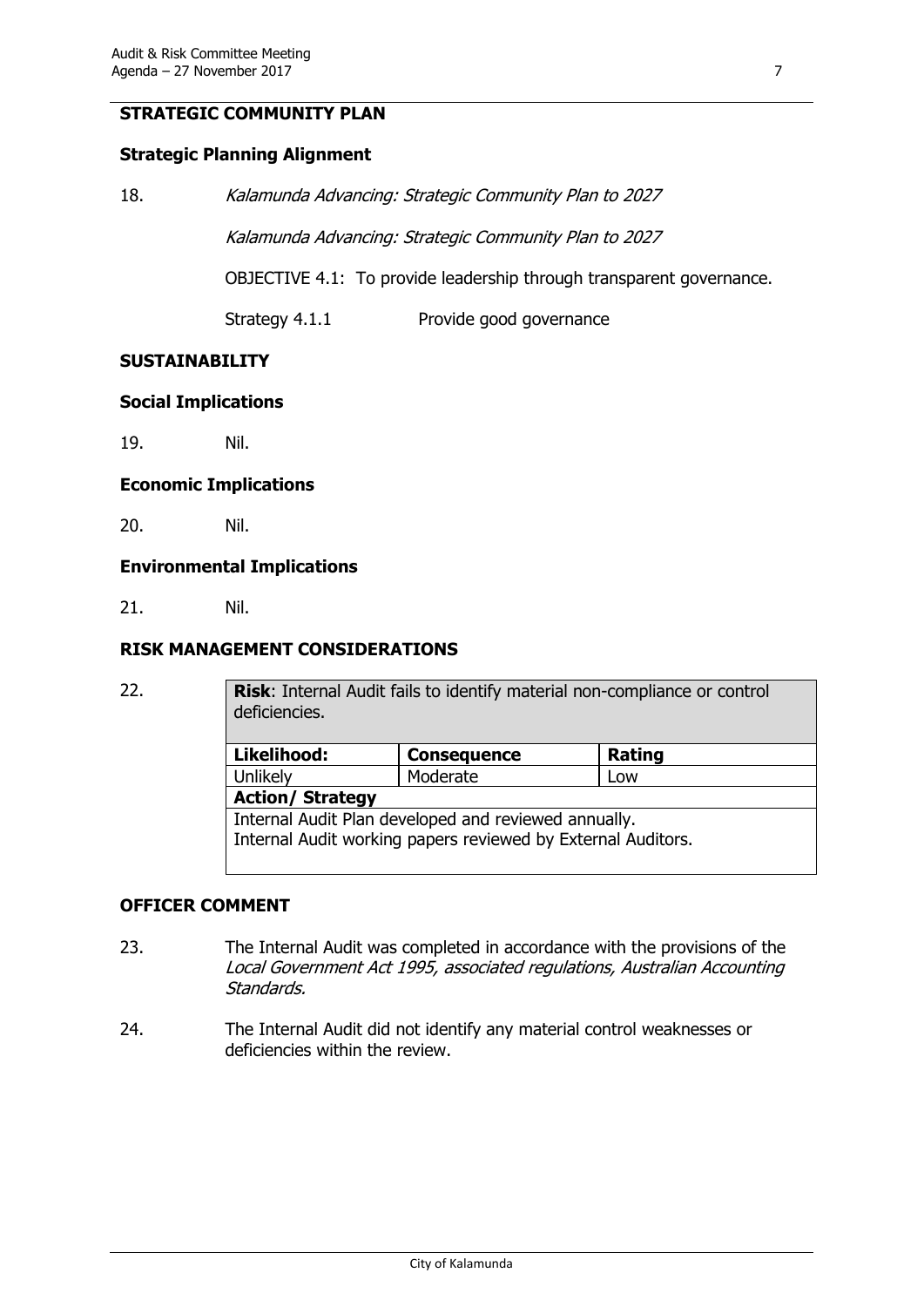### **Voting Requirements: Simple Majority**

#### **OFFICER RECOMMENDATION (A&R 10 /2017)**

That Council:

- 1. Receives the Internal Audit Report.
- 2. Notes the recommendations contained within the Audit Report (Attachments 1 to 7)

Moved:

Seconded:

Vote: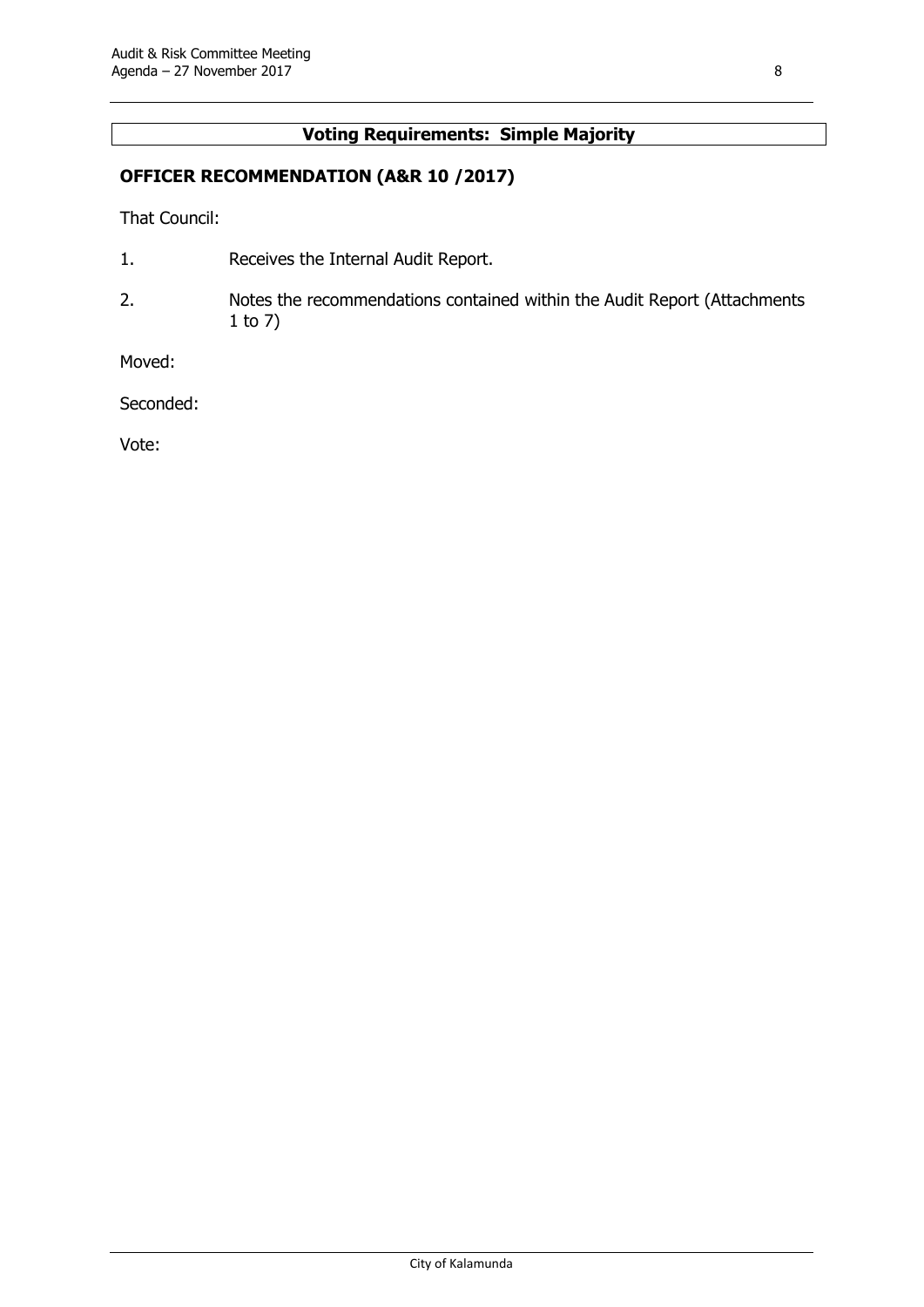**Declaration of financial / conflict of interests to be recorded prior to dealing with each item.**

#### <span id="page-12-0"></span>**11. Adoption of Annual Financial Report 2016/2017**

| <b>Previous Items</b><br>Responsible Officer<br>Service Area<br>File Reference                                                                                                                                                                                      | <b>Chief Executive Officer</b><br>Office of the Chief Executive Officer |
|---------------------------------------------------------------------------------------------------------------------------------------------------------------------------------------------------------------------------------------------------------------------|-------------------------------------------------------------------------|
| Applicant                                                                                                                                                                                                                                                           | N/A                                                                     |
| Owner                                                                                                                                                                                                                                                               | N/A                                                                     |
| Attachment 1                                                                                                                                                                                                                                                        | 2016/2017 Annual Financial Report                                       |
| Confidential Attachment 2<br>Reason for Confidentiality<br>Local Government Act<br>1995 S5.23 (2) (c) – "a<br>contract entered into, or<br>which may be entered<br>into, by the local<br>government which relates<br>to a matter to be<br>discussed at the meeting. | <b>Audit Findings Report</b>                                            |

[Attachment 3](http://www.kalamunda.wa.gov.au/files/fe8a8339-bbc7-4d4e-9b43-a83401018e53/113-Adoption-of-Financial-Local-Government-Operational-Guidelines.pdf) Local Government Operational Guidelines – Financial Ratios No 18

#### **EXECUTIVE SUMMARY**

- 1. The purpose of this report is to provide Council with the Audited Financial Report for the 2016/2017 Financial Year (The Report - Attachment 1) together with the issues raised by the Auditor in the Audit Findings Report (Attachment 2).
- 2. The Audit of the Financial Report was undertaken by Grant Thornton (GT) who completed an audit of the report for the financial year ending 30 June 2017. The Audit did not identify any material adverse findings affecting the City's operations.
- 3. In accordance with legislation, it is a requirement for the City to provide a copy of the Annual Financial Report to the Department of Local Government and Communities within 30 days of the receipt of the Auditors report. The report was submitted to the Department on 30 October.
- 4. It is recommended that Council accepts the 2016/17 Annual Financial Report. (Attachment 1).

#### **BACKGROUND**

5. Section 6.4 (1) of the Local Government Act 1995 (The Act) requires a local government to prepare an Annual Financial Report for each financial year and details what the Annual Financial Report is to contain.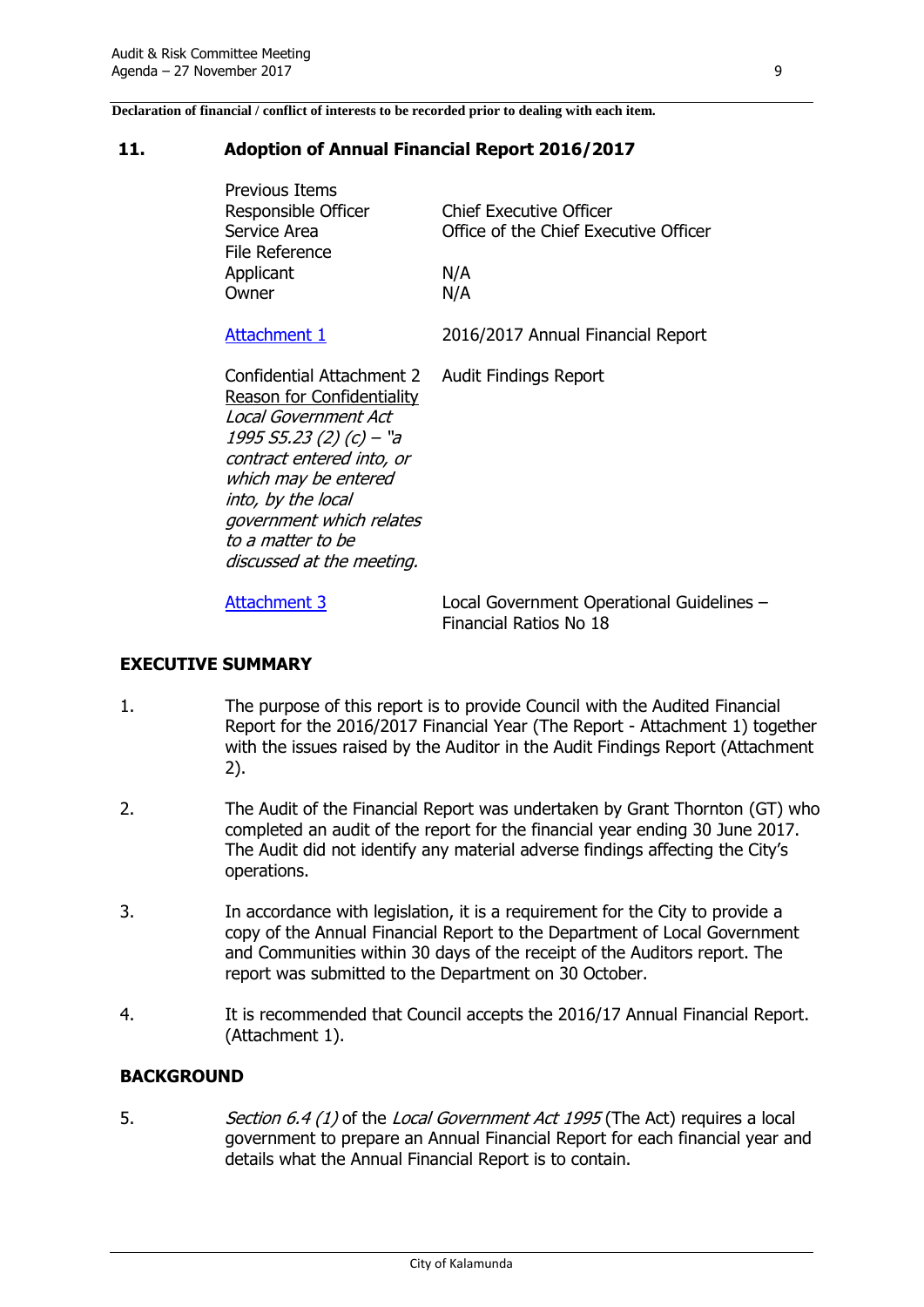- 6. Section 6.4 (2) of the Act requires a local government to submit by 30 September following each financial year, or as such time as the Minister allows, to its auditor  $-$ 
	- (a) The accounts of the local government, balanced up to the last day of the preceding financial year; and

The annual financial report of the local government for the preceding financial year.

- 7. Section 7.12A (3) of the Act requires the local government to examine the report of the auditor under section 7.9 (1) and any other report prepared under section 7.9 (3) forwarded to it, and is to  $-$ 
	- (a) Determine if any matters raised by the report or reports require action to be taken by the local government; and

Ensure that appropriate action is taken in respect of those matters.

- 8.  $Section 7.12A (4)$  of the Act requires the City to  $-$ 
	- (a) Prepare a report on any actions under subsection (3) in respect of an audit conducted in respect of a financial year; and
	- (b) Forward a copy of that report to the Minister, by the end of the next financial year, or six months after the last report prepared under section 7.9 is received by the local government, whichever is the latest time.
- 9. The City continues to strengthen its financial position with a surplus of \$3.4 million for the year prior to non-cash adjustments flowing from the revaluation of certain non-current assets. The overall surplus as reported in the Financial Activity Statement amounted to \$5.7 million. The net assets of the City increased moderately to \$360 million.

#### **DETAILS**

10. The 2017 Annual Financial Report is presented for Council's acceptance and compared with the result in 2016.

#### **Comprehensive Income Statement**

- In comparison with 2016, revenue increased by 10.6%.
	- The main component was rates which rose by 7% with an increase of the rate in the dollar, rates on new properties and some distortion through rates for 2018 being prepaid in the 2017 financial year.
	- Contributions and reimbursements increased by \$1.2 million due mainly to CELL9 road land acquisitions being reimbursed from the Trust account.
	- Operating grants increased by \$1.9 million mainly due to early receipt of the first quarter of the 2018 road grant.
- Operating expenditure includes a non-cash adjustment of \$4.1 million to depreciation, following an infrastructure depreciation systems realignment.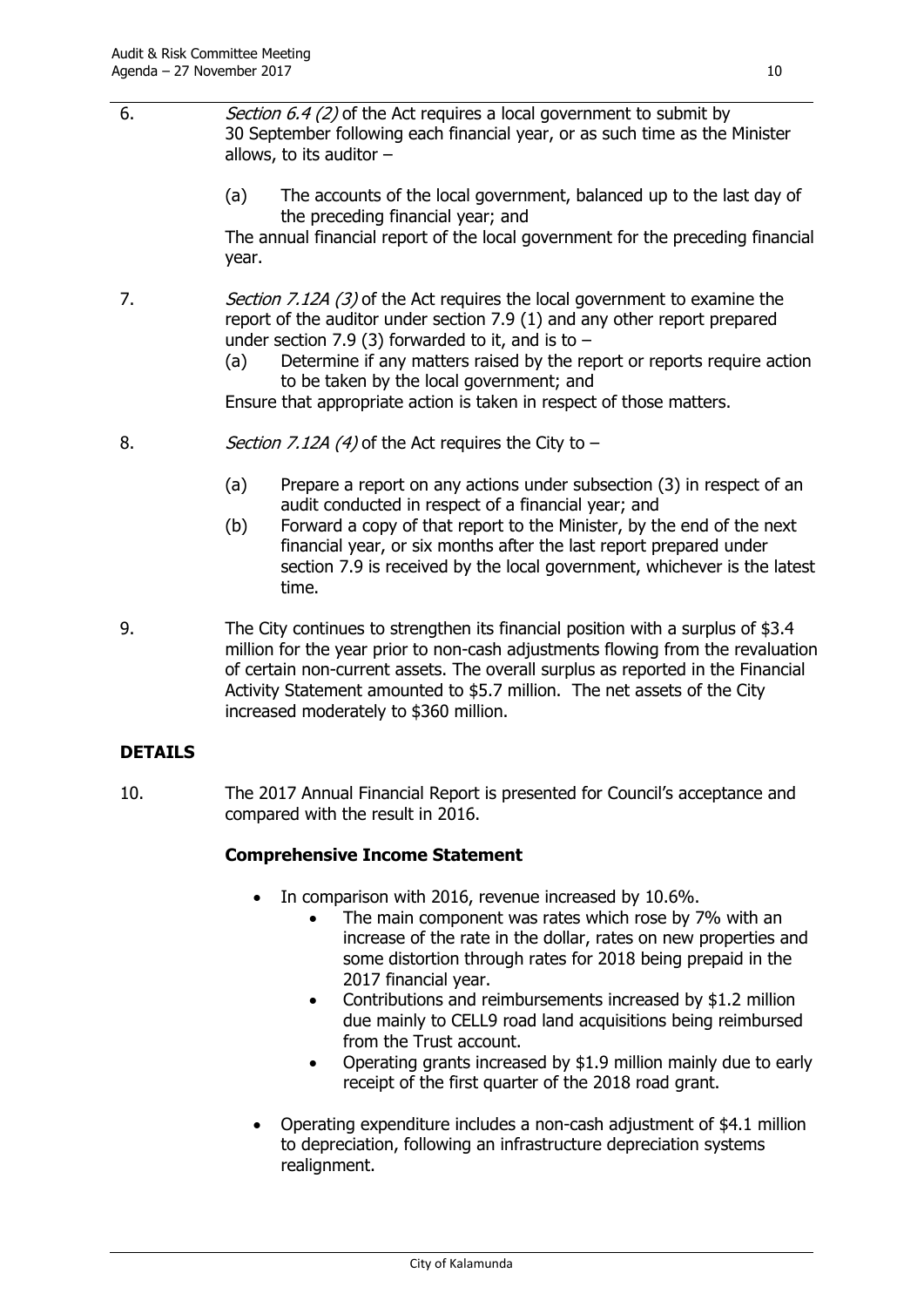- Employment costs were up by \$1.9 million, mainly as a result of redundancies following the withdrawal of the City from providing HACC services and, following expenditure reclassifications in the Waste Management area from materials and contracts.
- Materials and contracts increased by \$4.9 million due mainly to Forrestfield Industrial Area and Cell 9 expenditure on road land acquisition.
- Non-operating grants decreased by \$2.7 million as 2016 was inflated by grants related to the Hartfield Park redevelopment.
- The loss on sale of fixed assets reduced by \$1.4 million because in 2016 Transperth resumed the Dundas Road reserve for use in the Forrestfield –Airport rail link.
- Developer contributions at \$3 million were similar to the previous year but equity in the EMRC joint venture fell by \$700,000.
- The revaluation of Land and Buildings resulted in a reduction in value of \$2.7 million which was \$2.3 million more than last year's adjustment.

#### **Statement of Financial Position**

- Cash increased by \$2 million due mainly to increases in rates and waste income, an increase in unexpended capital works and early receipt of the road grant.
- The value of the investment in the EMRC increased by \$1.3 million.
- Capital Work in Progress of \$1.7 million was shown as a separate asset class this year and comprises construction works on Cell 9 and Forrestfield Industrial area Scheme 1.
- Fixed assets are down \$3.9 million from the previous year mainly due to depreciation and revaluation adjustments.
- Current leave provisions increased by \$300,000 due to an increase in long service leave.
- Borrowings did not change significantly.
- In Equity the retained surplus increased with the net result for the year of \$3.4 million less the revaluation adjustments of \$2.5 million.

#### **Statement of Cash Flows**

- Operating Activities produced \$6.9 million as compared to \$7.7 million in 2016.
- A total of \$8 million was invested during the year, \$3.7 million above the amount invested in 2015/2016 mainly due to works in the Forrestfield Industrial Area.
- Developer contributions of \$3 million, similar to last year continued to fund expenditure in the Forrestfield Industrial Area.
- 11. The Auditors (Grant Thornton), conducted the field work in April and August 2017 and issued their report in October 2017. The audit certificate is provided on pages 58/59 of the Annual Financial Report. As noted by the auditors, there were no indications of significant adverse trends in the financial position or financial management practices of the Shire.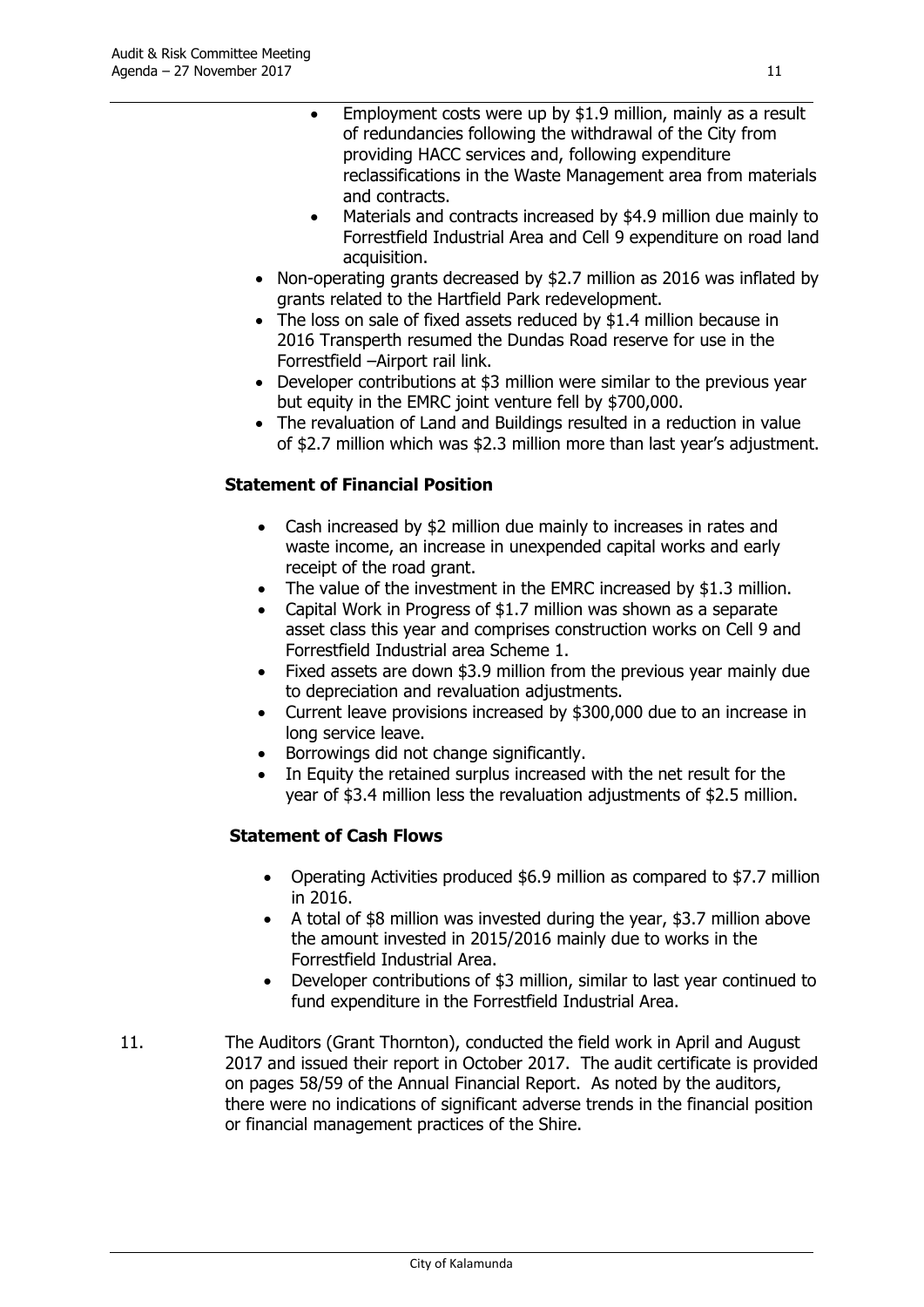- 12. In accordance with standard practice, the Auditors also issued an Audit Findings Report (Attachment 2), which provides commentary on areas of classification of a portion of long service leave between current and noncurrent, caused by utilising a slightly different algorithm in a program supplied by the Shire's previous auditors. Additionally, it commented on part of rates paid in advance, held as a negative debtor, when should have been treated as a creditor. Neither of these items impacted on the equity or surplus of the City and, as classification issues, were not material to the report as a whole.
- 13. The Financial Ratios (Local Government Operational Guidelines Attachment 3) are satisfactory overall with the Current Ratio strengthening markedly from .83 last year to 1.79. The Debt Service Cover Ratio remains very strong reflecting a prudent approach to taking on debt. The Asset Sustainability Ratio has deteriorated from 1.5 to .54 following an increase in Roads depreciation adjusted back over several years. This will recover in the current year. The Operating Surplus Ratio has turned marginally negative as a result of the depreciation adjustment. The Own Source Revenue Coverage Ratio has declined slightly due to the increased depreciation charge but is still strong.
- 14. Reserves have increased by \$600,000 over the year. Major increases are \$500,000 in the Waste Management Reserve, \$640,000 in the Nominated Leave Provisions Reserve, \$440,000 in the Asset Enhancement Reserve and \$760,000 in the Unexpended Capital Works and Specific Purpose Grants Reserve. This is offset largely by a fall of \$2.1 million in the Forrestfield Industrial Scheme Stage 1 Reserve, as capital works are expended in this development.
- 15. The City's reserves will continue to be closely monitored to ensure the long term financial sustainability of the City.

#### **STATUTORY AND LEGAL CONSIDERATIONS**

- 16. Sections 6.4, 7.9, 7.12A of the Local Government Act 1995.
- 17. Regulation 51 of the Local Government (Financial Management) Regulations 1996.

#### **POLICY CONSIDERATIONS**

18. There are no policy implications.

#### **COMMUNITY ENGAGEMENT REQUIREMENTS**

#### **Internal Referrals**

19. The Finance Team worked closely with Auditors and Executive were briefed on the findings associated with the Annual Financial Report 2016/17.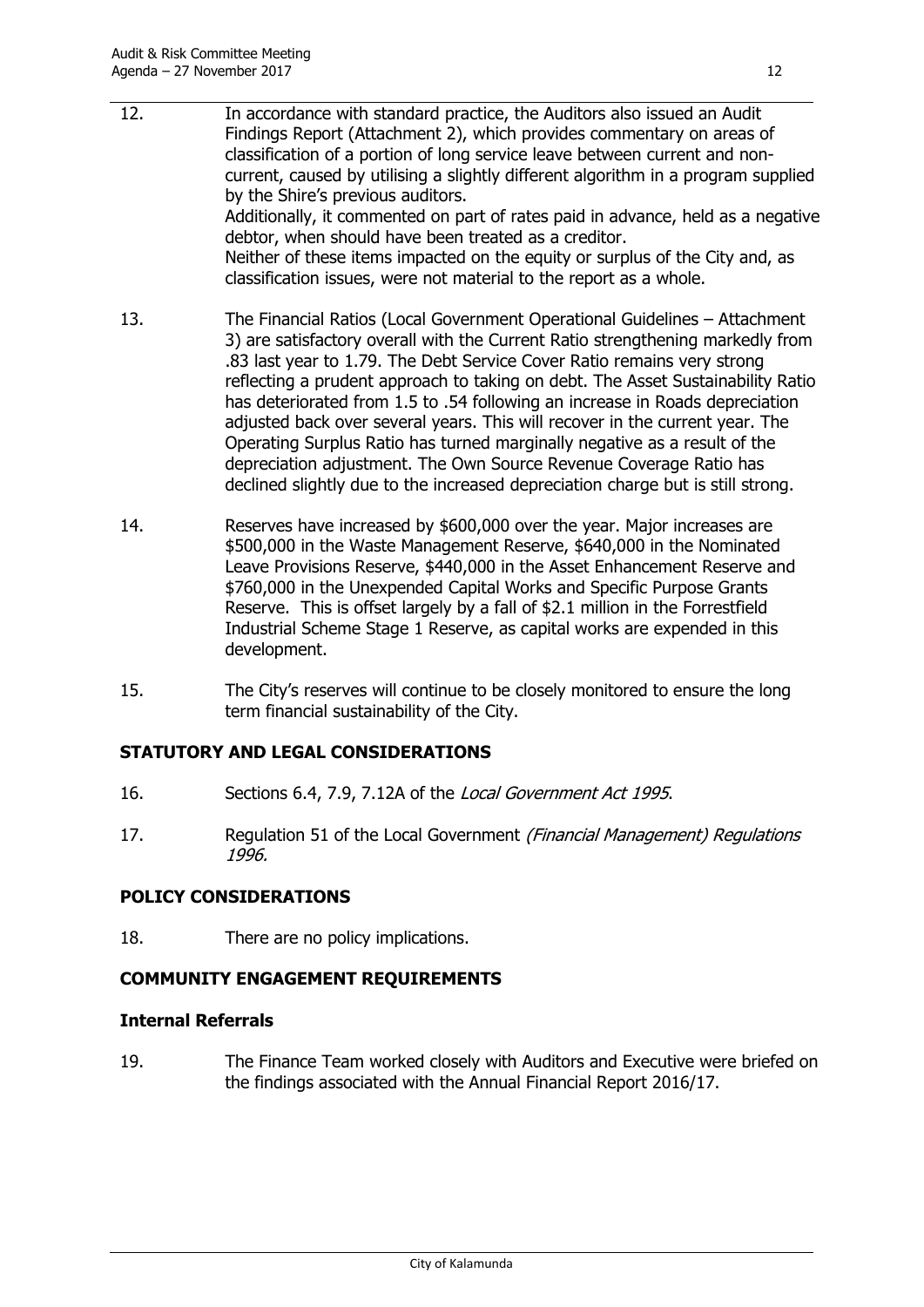#### **External Referrals**

20. Although no community engagement consultation is required in the preparation of the Annual Financial Report, Section 5.55 of the Act requires that the Chief Executive Officer give local public notice of the availability of the Annual Report as soon as practicable following acceptance of the Annual Report by the local government. The Annual Financial Report forms one component of the Annual Report.

#### **FINANCIAL CONSIDERATIONS**

21. The 2017/18 Budget includes provision for the cost of having the accounts and the Annual Financial Report audited by an externally appointed registered auditor. The auditor fees for 2017/2018 are estimated at \$20,000.

#### **STRATEGIC COMMUNITY PLAN**

#### **Strategic Planning Alignment**

22. Kalamunda Advancing: Strategic Community Plan to 2027

OBJECTIVE 4.1: To provide leadership through transparent governance.

Strategy 4.1.1 Provide good governance.

#### **SUSTAINABILITY**

#### **Social Implications**

23. Nil.

#### **Economic Implications**

24. Nil.

#### **Environmental Implications**

25. Nil.

#### **RISK MANAGEMENT CONSIDERATIONS**

26. **Risk**: Audit Certificate is qualified by the external auditor

| Likelihood:                                   | <b>Consequence</b> | Rating |  |  |
|-----------------------------------------------|--------------------|--------|--|--|
| Unlikely                                      | Moderate           | Low    |  |  |
| <b>Action/ Strategy</b>                       |                    |        |  |  |
| Employ qualified suitably skilled staff.      |                    |        |  |  |
| Maintain controls and compliance with policy. |                    |        |  |  |
| Ensure an effective internal audit program.   |                    |        |  |  |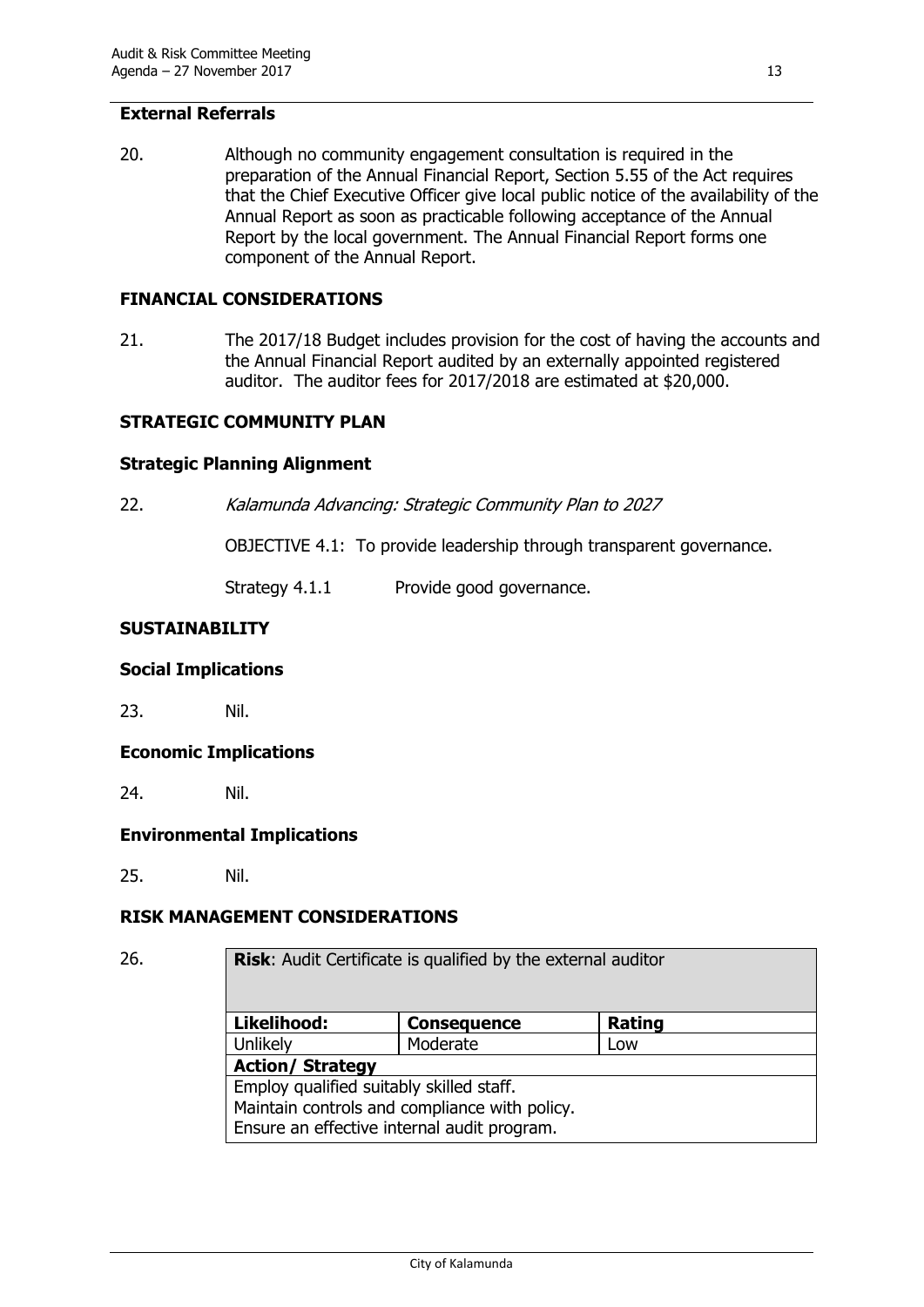**Risk**: Failure to lodge the Annual Financial Report with the Local Government Department within the required timeframe.

| <b>Likelihood</b> | <b>Consequence</b> | Rating |  |
|-------------------|--------------------|--------|--|
| Rare              | 'oderate           | LOW    |  |
| .<br>__           |                    |        |  |

#### **Action/ Strategy**

Lodge the report with the Department of Local Government within 30 days of the signing of the auditor's report.

#### **OFFICER COMMENT**

- 27. The 2016/2017 Annual Financial Report includes:
	- Statement by the Chief Executive Officer
	- Statement of Comprehensive Income by Nature and Type
	- Statement of Comprehensive Income by Program
	- Statement on Financial Position
	- Statement of Changes in Equity
	- Statement of Cash Flows.
	- Rate Setting Statement
	- Notes to and forming part of the Financial Report
	- Independent Auditor's Report
	- Supplementary Ratio Information
- 28. The Audit Report did not identify any significant matters of a material nature affecting the City's operations.
- 29. Regulation 51 of the Local Government (Financial Management) Regulations 1996 requires the Chief Executive Officer to provide a copy of the Annual Financial Report to the Department of Local Government & Communities within 30 days of the receipt by the auditor's report on that financial report. The report signed on 13 October 2017 was provided to the Department on 30 October 2017.

#### **Voting Requirements: Simple Majority**

#### **OFFICER RECOMMENDATION (A&R 11/2017)**

That Council:

1. Pursuant to Section 6.4 of the Local Government Act 1995, accepts the 2016/2017 Annual Financial Report (Attachment 1).

Moved:

Seconded:

Vote: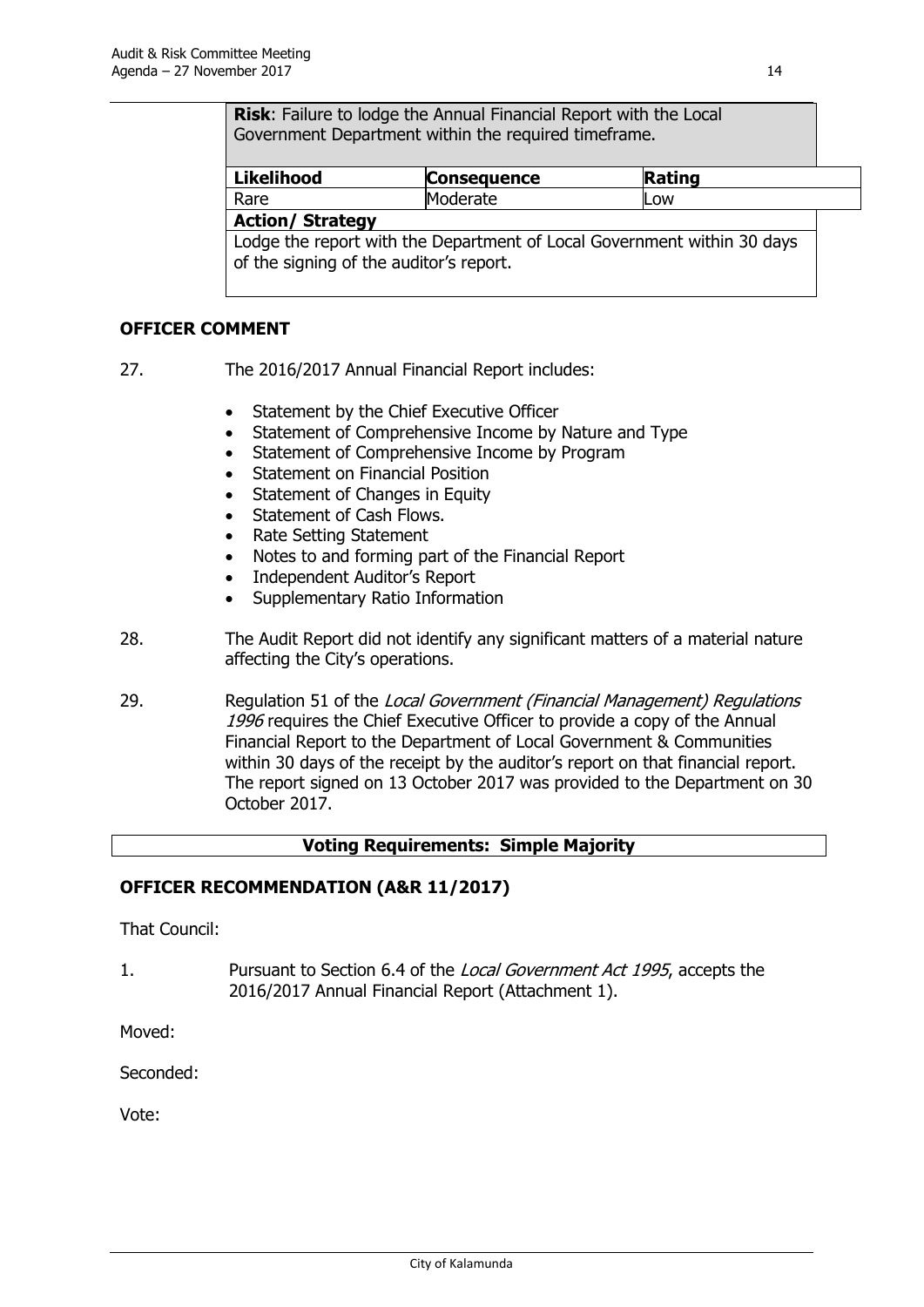**Declaration of financial / conflict of interests to be recorded prior to dealing with each item.**

#### <span id="page-18-0"></span>**12. City of Kalamunda Risk Profile**

| Previous Items<br>Responsible Officer<br>Service Area<br>File Reference | N/A<br>Manager Finance and Risk Services<br>Finance  |
|-------------------------------------------------------------------------|------------------------------------------------------|
| Applicant<br>Owner                                                      | N/A<br>N/A                                           |
| Attachment 1                                                            | City of Kalamunda Risk Profile                       |
| <b>Attachment 2</b>                                                     | City of Kalamunda Integrated Risk Management<br>Plan |
| Attachment 3<br><b>EXECUTIVE SUMMARY</b>                                | City of Kalamunda Strategic Risk Register            |

- 1. The purpose of this report is to provide Council with an update of the City's Risk Profile consisting of the top eleven reported Risks at 20 November 2017.
- 2. The City's Risk Profile has been prepared in accordance with the adopted Integrated Risk Management Plan (The Plan). The Risk Profile outlines the top eleven ranked risks facing the organisation.
- 3. The Risk Profile has been developed following a review of the City's Strategic Risk Register by the Executive Management Team.
- 4. It is recommended that Council endorse the Risk profile.

#### **BACKGROUND**

- 5. Risk Management is a core element of corporate governance and an integral part of contemporary management practices. The Risk Profile has been adopted in accordance with the Risk Management Plan and is structured around AS/NZS/ISO 31000:2009 and the requirements under the Local Government (Audit) Regulations 1996.
- 6. The management of risk is focused on:
	- Maintaining high levels of integrity for services provided by the City;
	- Protecting the City's physical, and non-physical assets including, employees, elected members, financial and property;
	- Achieving and maintaining legislative and regulatory compliance, including codes of conduct and professional standards;
	- Creating an environment where all employees assume responsibility for the proactive management of risk; and
	- Demonstrating transparent and responsible risk management processes aligned to accepted best practice so as to address uncertainty and to deliver continuous improvement.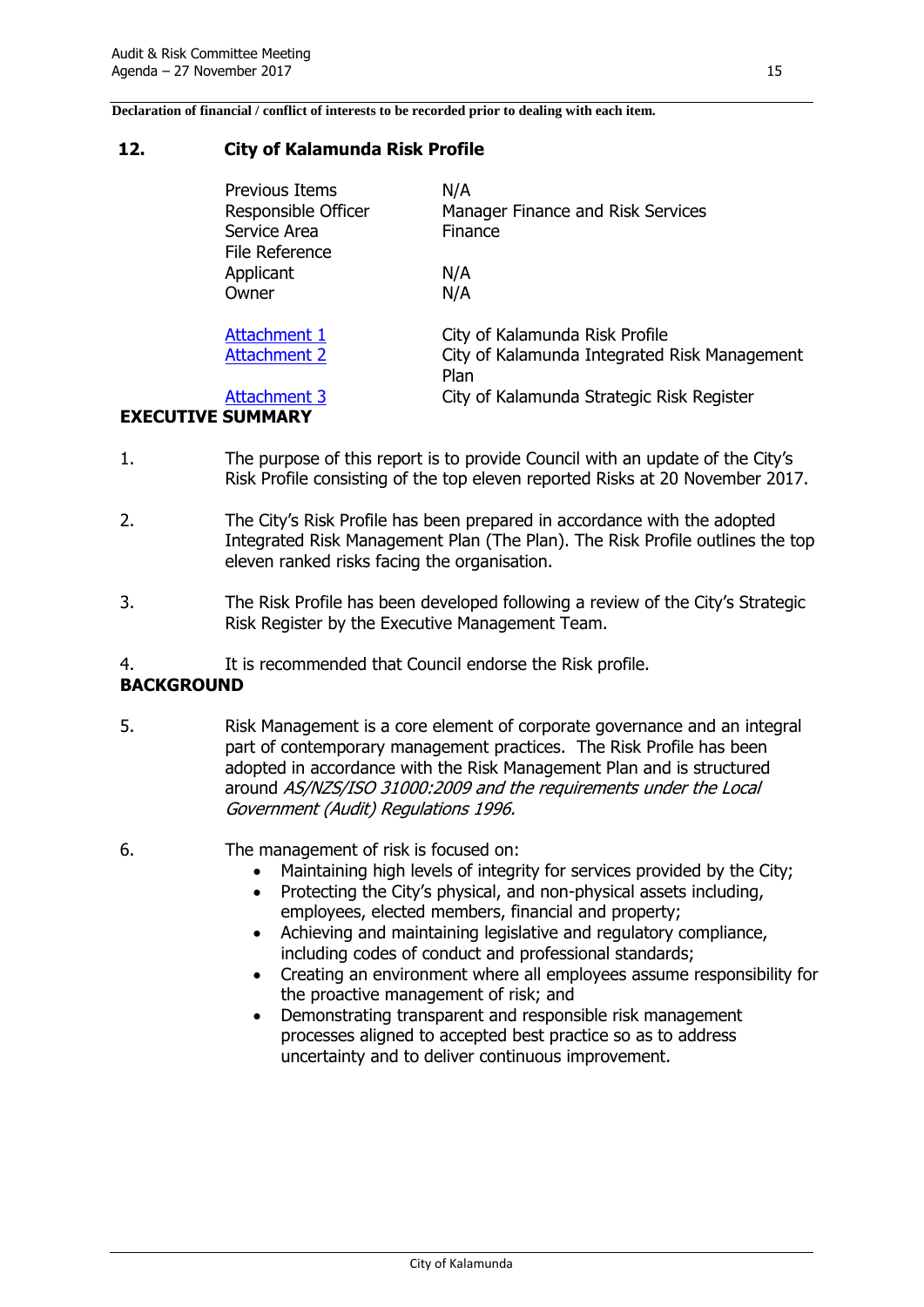- Adversely impact the City's capacity to deliver current and future services
- Have an organisational wide focus or impact
- Have an adverse financial impact
- Result in reputational or political damage

#### **DETAILS**

8. Risk Management refers to the co-ordination of activities that directs and controls the organisation with regard to risk. It is acknowledged that risk management involves both the management of potentially adverse impacts together with realisation of opportunities. Risk Management is a focal element of the City's strategy to promote accountability through good governance and robust business practices, contributing to maintaining a sustainable organisation focused on the effective management of resources and operations.

9. In recognising that risk management is integral to good business practices, Enterprise Risk Management is comprised of the following elements:

- City Risk Management Framework
- Risk Management Policy and Management Procedures
- Senior Management Team commitment to leading and championing risk management practices and thinking
- Management systems to establish and report on the profile and treatment of risks
- Broad based training and awareness raising to enhance risk management understanding
- 10. The City's Risk Management Framework is based on 11 best practice principles contained in the (AS/NZS ISO 31000:2009). These principles are:
	- $\bullet$  Creating and protecting value contributing to the achievement of the City's objectives and improving performance
	- An integral part of the organisational processes
	- A key element of decision making
	- Explicitly addressing uncertainty
	- Systemic, structural and timely
	- Founded on the best available information
	- Tailored with the internal and external operating environments
	- Human and cultural factors recognising that people capabilities, perceptions can aid or hinder the achievement of objectives
	- Transparent and inclusive
	- Dynamic, interactive and responsive to change
	- Focused on continual improvement
- 11. The City's Executive Management Team recently undertook a series of workshops to review and update the Strategic Risk Register. From the workshops the Risk Profile was compiled based on the top eleven strategic risks likely to impact the City's ability to achieve its strategic objectives.
- 12. The City's Strategic Risk Register has been developed so as to:
	- identify any new risk events
	- Highlight risk trends between the current and previous years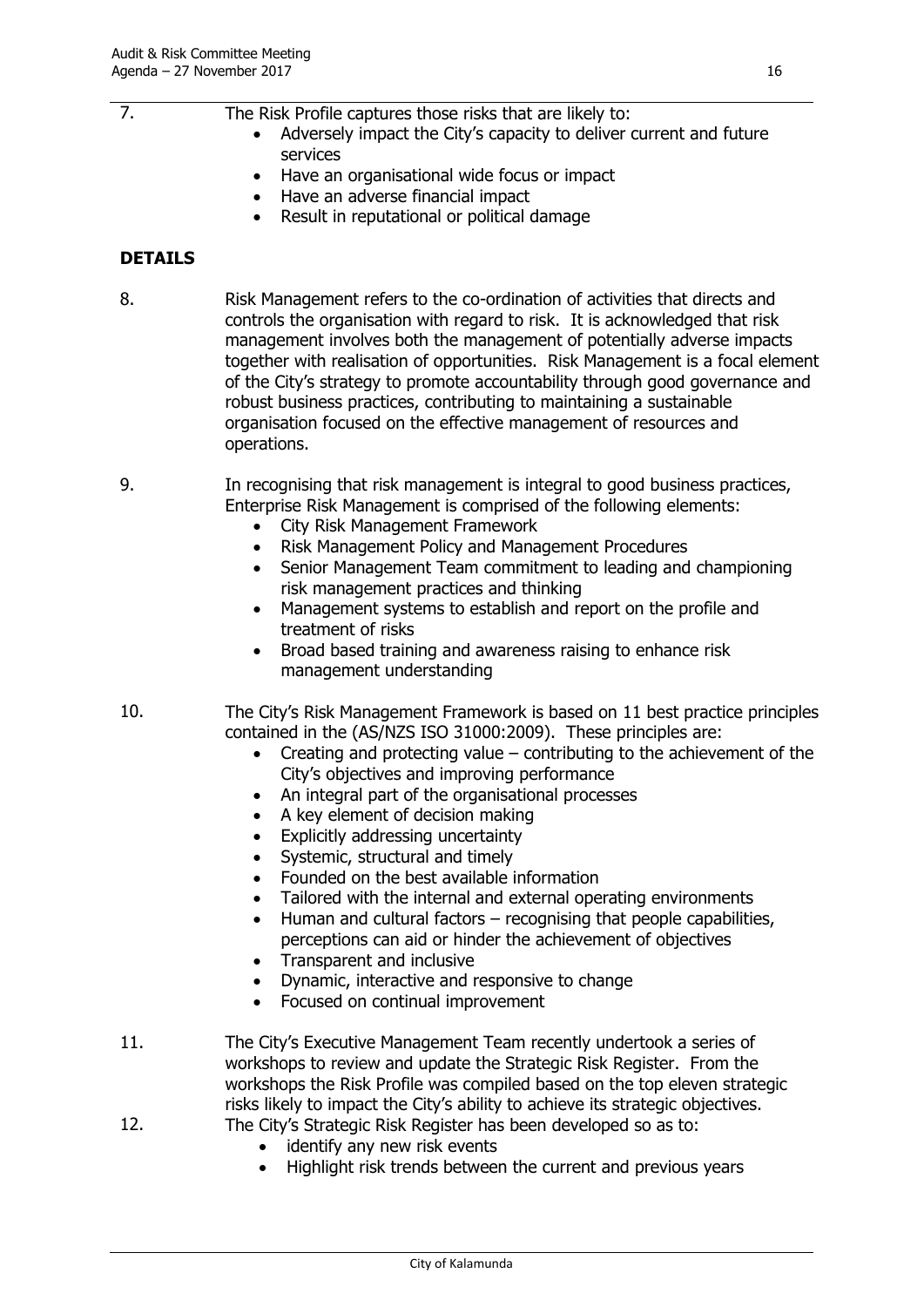Identify priority treatment actions planned for the next 12 months

#### $\bullet$ **STATUTORY AND LEGAL CONSIDERATIONS**

- 13. Local Government (Audit) Regulations Amendment. Amendments to the *Local Government (Audit) Regulations 1996* came into effect on 9 February 2013. Specifically, clause 17 which states:
	- "17. CEO to review certain systems and procedures
		- (1) The CEO is to review the appropriateness and effectiveness of a local government's systems and procedures in relation to –
			- (a) risk management; and
			- (b) internal control; and
			- (c) legislative compliance
		- (2) The review may relate to any or all of the matters referred to in sub requlation  $(1)(a)$ ,  $(b)$  and  $(c)$ , but each of those matters is to be the subject of a review at least once every 2 calendar years.
		- (3) The CEO is to report to the audit committee the results of that review."

In addition to the requirement for the CEO to prepare a report as outlined in clause 17, the Regulation also stipulates an additional responsibility for the Audit Committee as detailed in clause 16(c) which states:

- $\Gamma(c)$  is to review a report given to it by the CEO under regulation 17(3) (the CEO's report) and is to –
	- (i) report to the council the results of that review; and
	- (ii) give a copy of the CEO's report to the council."

#### **POLICY CONSIDERATIONS**

14. The City of Kalamunda's Risk Profile has been developed in accordance with the Integrated Risk Management Plan and the City of Kalamunda's Risk Management Policy (C-HR06).

#### **COMMUNITY ENGAGEMENT REQUIREMENTS**

#### **Internal Referrals**

15. The Risk Profile was developed following an assessment and review of the City's strategic risks.

#### **External Referrals**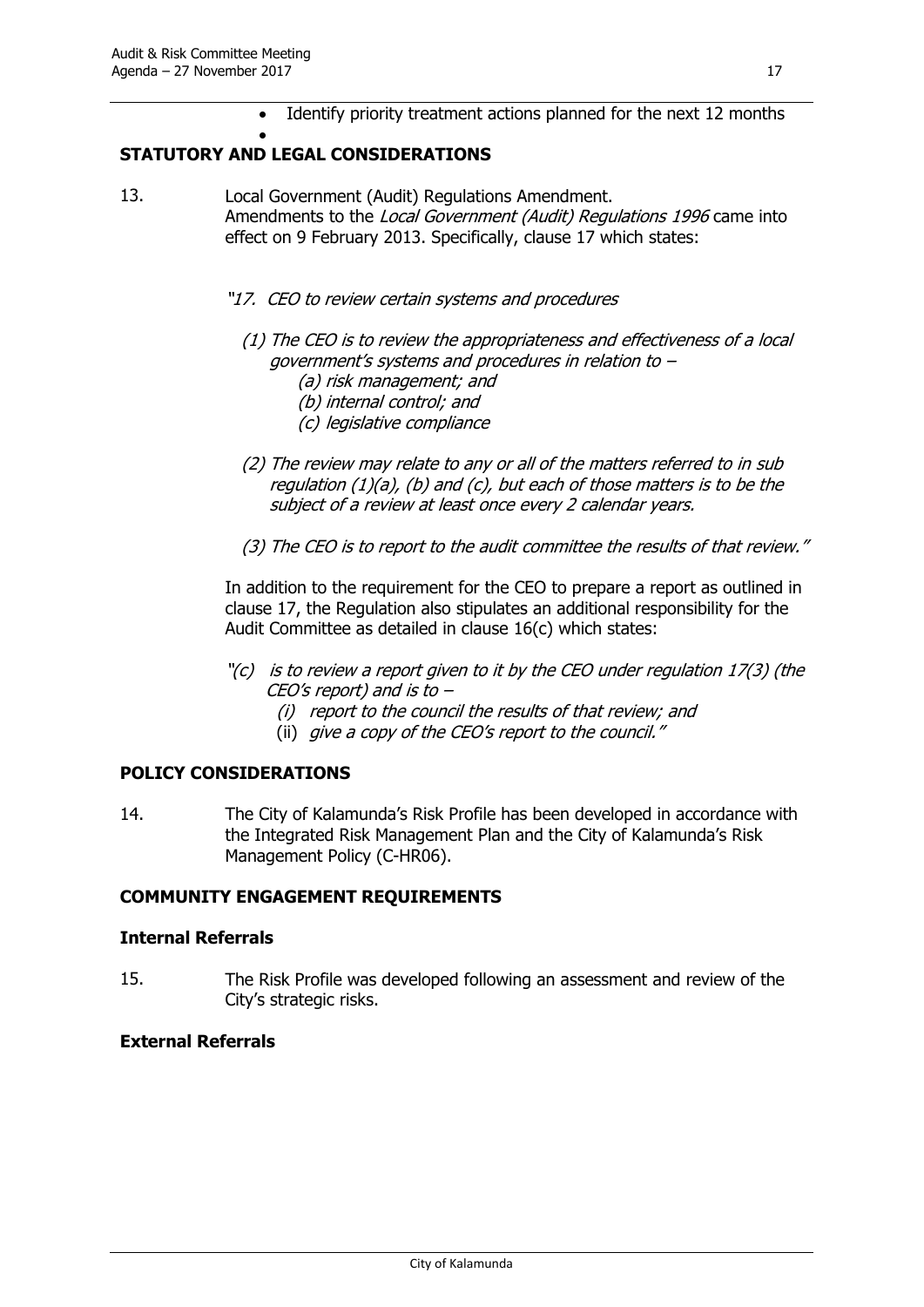16. A loss validation exercise is currently underway with Regis Mutual Management who will provide an independent assessment of risk.

#### **FINANCIAL CONSIDERATIONS**

17. Nil.

#### **STRATEGIC COMMUNITY PLAN**

#### **Strategic Planning Alignment**

18. Kalamunda Advancing: Strategic Community Plan to 2027

OBJECTIVE 4.1: To provide leadership through transparent governance

Strategy 4.1.1 Provide good governance

#### **SUSTAINABILITY**

#### **Social Implications**

19. Nil.

#### **Economic Implications**

20. Nil.

#### **Environmental Implications**

21. Nil.

#### **RISK MANAGEMENT CONSIDERATIONS**

22. **Risk**: That the Risk Profile fails to identify a material risk event

| Likelihood:             | <b>Consequence</b> | Rating |  |
|-------------------------|--------------------|--------|--|
| Possible                | Moderate           | Medium |  |
| <b>Action/ Strategy</b> |                    |        |  |
| ----                    | -----              |        |  |

- Risk Assessment based on the Risk Management Plan and established standard.
- Risk Profile reviewed by Executive and Council.

#### **OFFICER COMMENT**

23. Risk Management is a core element of corporate governance and an integral component of contemporary management practices. The Risk Management Plan is structured around AS/NZS/ISO 31000:2009 and the requirements under the Local Government (Audit) Regulations 1996.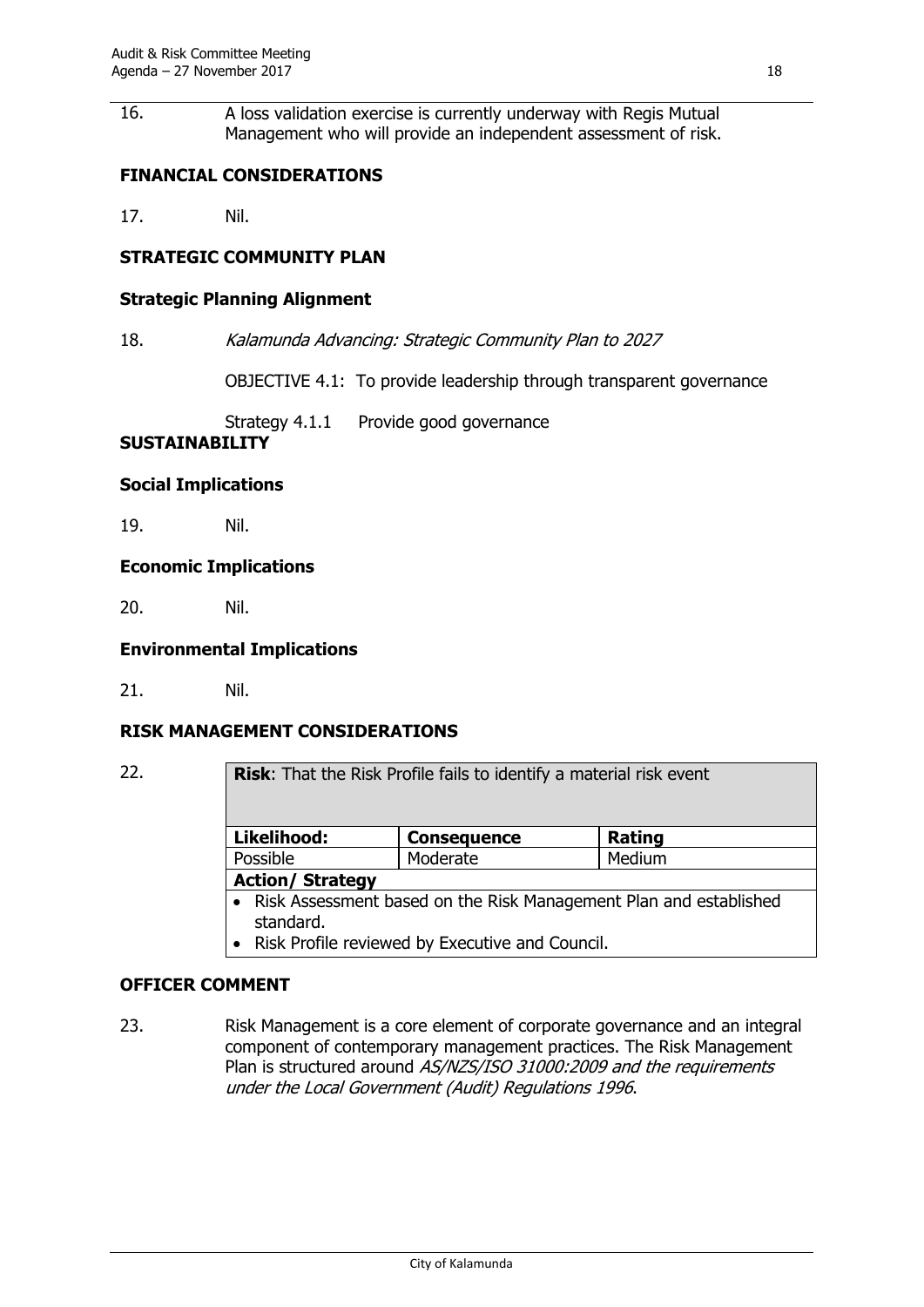24. The effective management of risk enables the City to promote accountability through good governance and robust business practices, contributing to maintaining a suitable organisation focused on the effective management of resources and operations.

#### **Voting Requirements: Simple Majority**

#### **OFFICER RECOMMENDATION (A&R 12/2017)**

That Council:

- 1. Endorse the Risk Profile.
- 2. Notes the Strategic Risk Register.
- 3. Adopts the updated City of Kalamunda Integrated Risk Management Plan.
- 4. Notes that the Risk Profile will be brought to subsequent Audit and Risk Committee Meetings.

Moved:

Seconded:

Vote: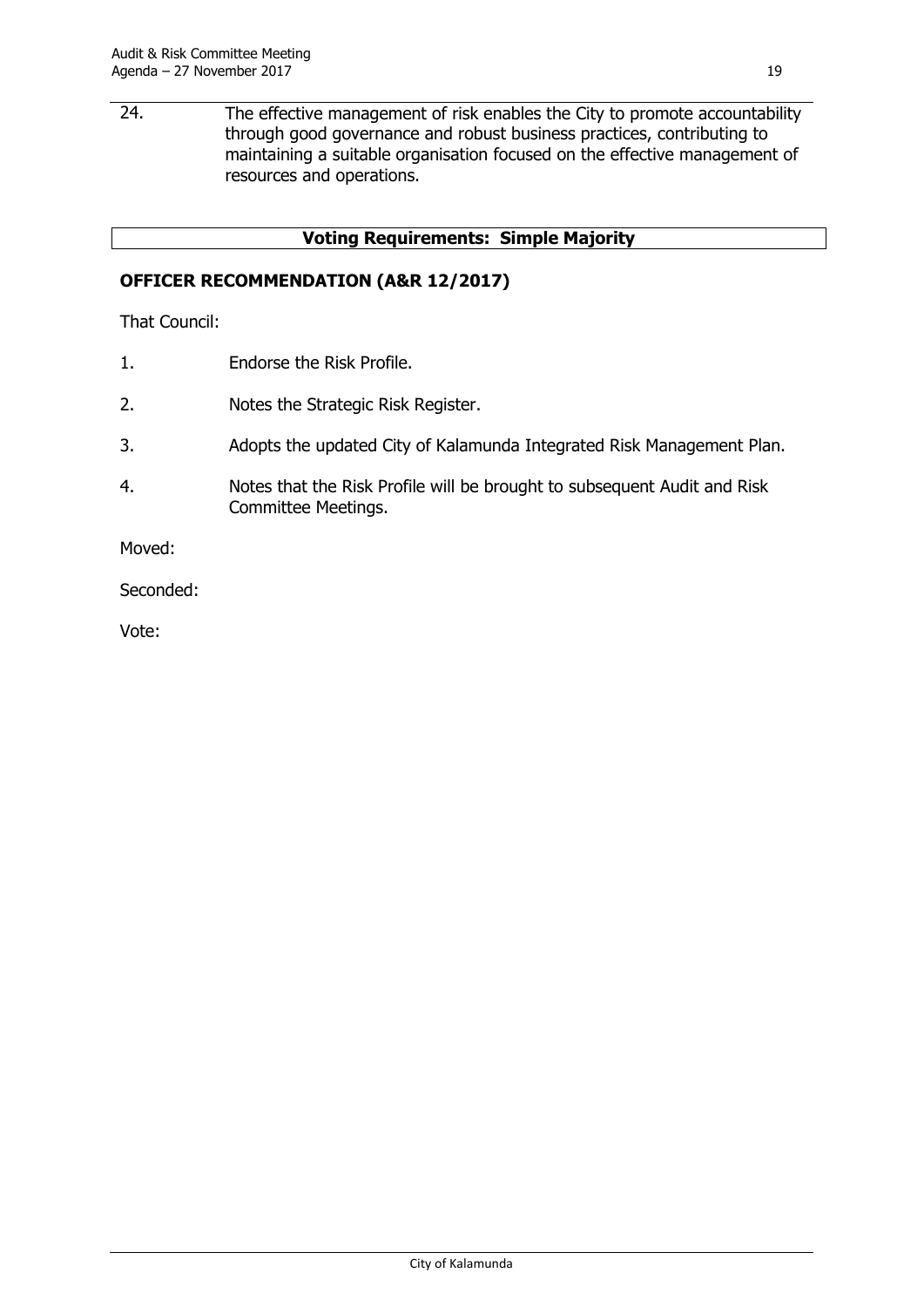**Declaration of financial / conflict of interests to be recorded prior to dealing with each item.**

#### <span id="page-23-0"></span>**13 Review of Governance and Policy Framework**

Previous Items **OCM May 2013** Responsible Officer Chief Executive Officer Service Area **Governance** File Reference N/A Applicant N/A Owner N/A

[Attachment 1](http://www.kalamunda.wa.gov.au/files/64f0c347-47d3-4ae8-b729-a83401039bb3/131-Review-Governance-and-Policy-Framework-2017-Att-1.pdf) Governance & Policy Framework

#### **EXECUTIVE SUMMARY**

- 1. The Governance and Policy Framework was adopted by Council in May 2013 and provides a concise outline of the governance and policy processes for the effective and compliant operations of the Council and the City.
- 2. The Framework has been reviewed to reflect recent changes including the change of status of the Local Government, changes to the Local Government Act around gift provisions and also an improved framework for policy development.
- 3. This report recommends that Council adopt the revised Governance and Policy Framework ("the Framework")(Attachment 1).

#### **BACKGROUND**

- 4. As an outcome of a number of investigations and reviews in 2012 relating to governance oversight, it was identified that the City required a formal Governance and Policy Framework.
- 5. A forum on the Governance and Policy Framework was conducted on 25 February 2013.
- 6. At its May 2013 Ordinary Council Meeting, Council adopted the Governance and Policy Framework.
- 7. After 4 years in operation and with a pending Council election imminent it is appropriate that the Governance and Policy Framework is reviewed and represented to Council for adoption, hence the provision to Council of the Framework.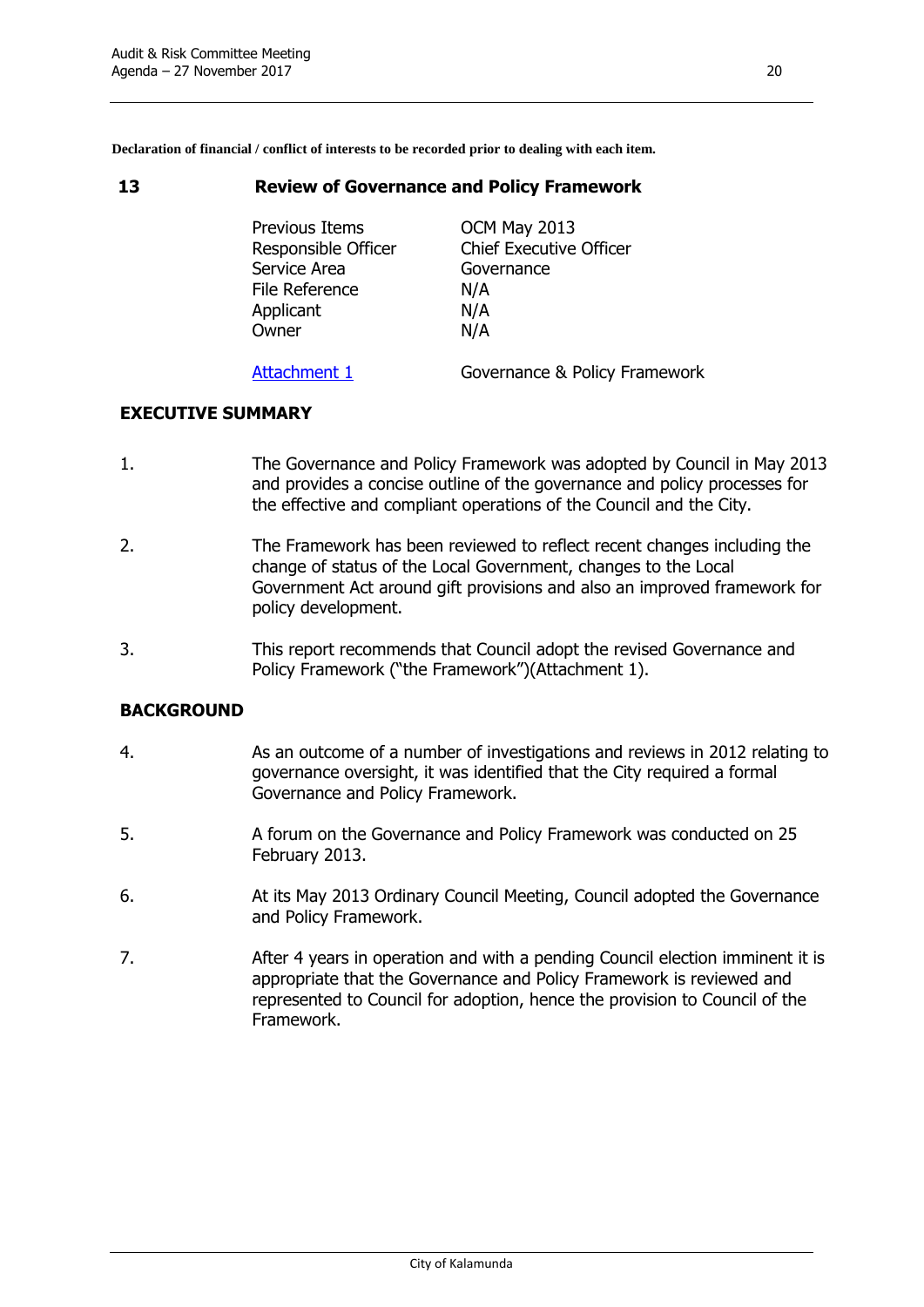| 8.             | Council at its September 2017 Audit and Risk committee<br>(A&R 07/2017) requested that Council:                                                                                                                                                                                   |
|----------------|-----------------------------------------------------------------------------------------------------------------------------------------------------------------------------------------------------------------------------------------------------------------------------------|
|                | 1.<br>Defer the adoption of the City of Kalamunda Governance and Policy<br>Framework to the next Audit & Risk Committee Meeting and request the<br>Executive Officer arrange a Strategic Briefing Session.                                                                        |
|                | A briefing was provided to the Strategy Session on 7th November 2017.                                                                                                                                                                                                             |
| <b>DETAILS</b> |                                                                                                                                                                                                                                                                                   |
| 9.             | Effective governance is an important issue for all organisations, both within<br>the corporate area and all levels of government. The practice of good<br>governance is seen as critical for ensuring that:                                                                       |
|                | An organisation meets legal and ethical compliance<br>٠                                                                                                                                                                                                                           |
|                | Decisions are made in the interest of stakeholders<br>$\bullet$                                                                                                                                                                                                                   |
|                | Organisations behave as a good corporate citizen should<br>٠                                                                                                                                                                                                                      |
| 10.            | Within a local government context, there are a range of benefits that can be<br>derived from the development and implementation of an effective<br>Framework.                                                                                                                     |
|                | These include:                                                                                                                                                                                                                                                                    |
|                | Providing clear guidelines for the roles of the Council and CEO, ensuring<br>$\bullet$<br>that all responsibilities are properly allocated and performance<br>expectations are well understood                                                                                    |
|                | Enshrining best practice in relation to Council processes<br>٠                                                                                                                                                                                                                    |
|                | Assisting the Council and CEO in delivering good governance                                                                                                                                                                                                                       |
|                | Influencing processes throughout the organisation by setting guidelines<br>for strategic planning at all levels                                                                                                                                                                   |
|                | Acting as a point of reference for disputes<br>$\bullet$                                                                                                                                                                                                                          |
|                | Assisting as an induction tool for new Elected Members                                                                                                                                                                                                                            |
| 11.            | The Framework provides guidelines on the processes that will ensure the<br>good governance of the City of Kalamunda and highlights a number of other<br>documents that set down the fundamental principles of good governance.                                                    |
|                | The Framework sets out the governance principles that will ensure that the<br>City's management and organisational practices are professional and Council<br>decisions will be informed and take into account the needs of the<br>community to which it is primarily accountable. |
|                |                                                                                                                                                                                                                                                                                   |
|                |                                                                                                                                                                                                                                                                                   |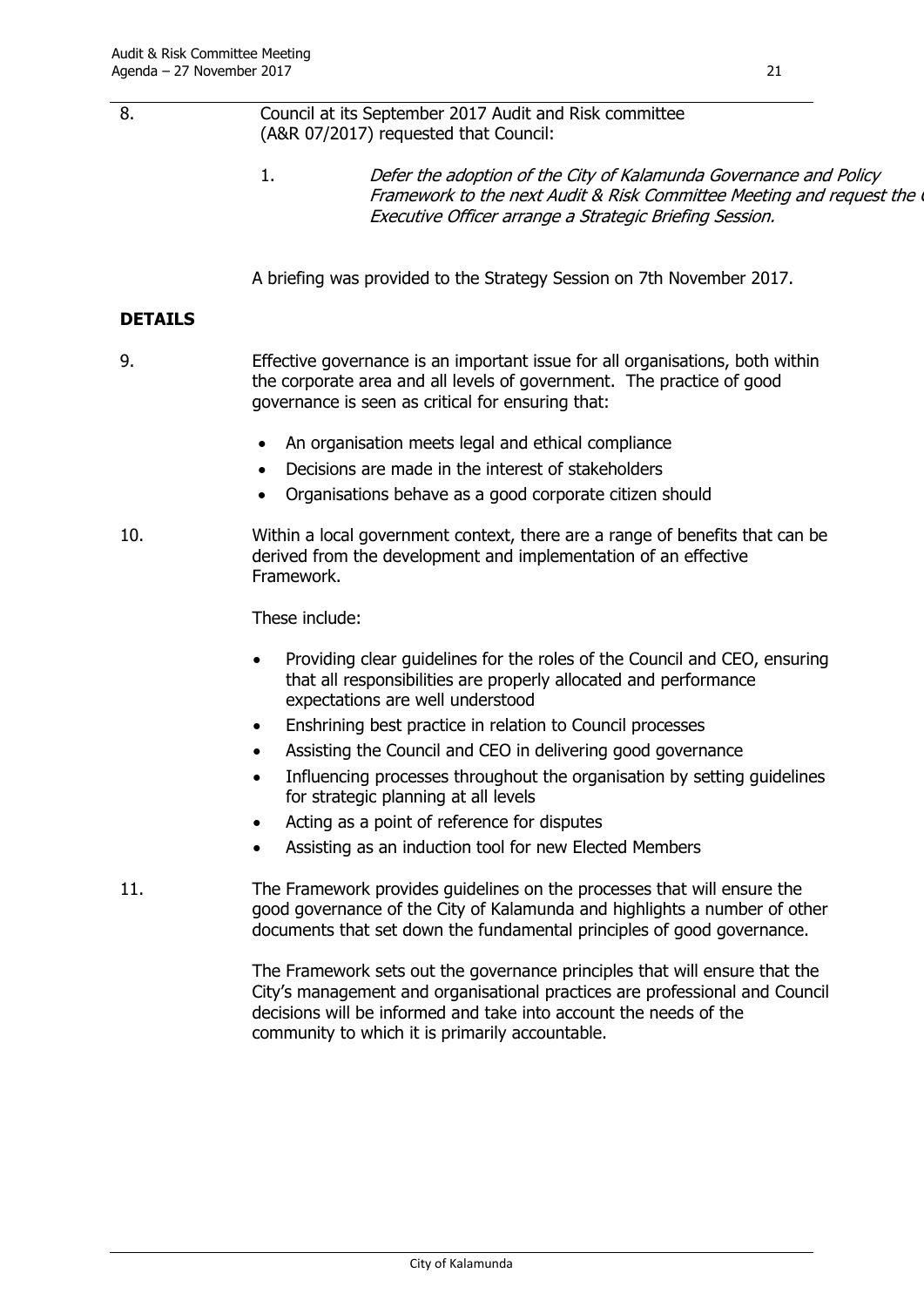- 12. The Framework establishes the respective roles and responsibilities of the Council and Administration by:
	- Promoting ethical and responsible decision making
	- Promoting timely and balanced disclosure
	- Respecting the rights of the community and other stakeholders
	- Recognising and managing risk
	- Encouraging better performance by all participants in the governance process at the City of Kalamunda
- 13. The review of the Framework was required to reflect a number of changes occurring including:
	- 1. updating the status of the Shire to reflect a City;
	- 2. including additional definitions;
	- 3. including the new Vision for the City;
	- 4. including the Elected Members Communication and Contact with Staff policy;
	- 5. an outline of briefing sessions and strategy sessions;
	- 6. improving the details of Quasi-judicial role of Council;
	- 7. updating Gift provision declaration regulations;
	- 8. a simplified terminology for Policy making to clearly separate Council Policy from those mandated by the Chief Executive Officer; and
	- 9. Inclusion of self-assessment surveys for the performance of Elected Members.

#### **STATUTORY AND LEGAL CONSIDERATIONS**

14. The Local Government Act 1995 is the principal piece of legislation governing the operations of all local governments in Western Australia. It contains numerous sections that relate to the role and functions of the Mayor, Councillors, CEO and employees. The Framework is designed to articulate these requirements in a concise and logical format.

#### **POLICY CONSIDERATIONS**

15. The Framework and associated documents describe the principles and key roles that guide Council in its decision making. The adoption of protocols and principles relating to good Governance of the City of Kalamunda will impact on all Council and Administrative Policies and the implementation of such Policies.

#### **COMMUNITY ENGAGEMENT REQUIREMENTS**

16. Public consultation is not required for the development and implementation of the Framework.

#### **FINANCIAL CONSIDERATIONS**

17. There are no direct financial implications in adoption of the Framework.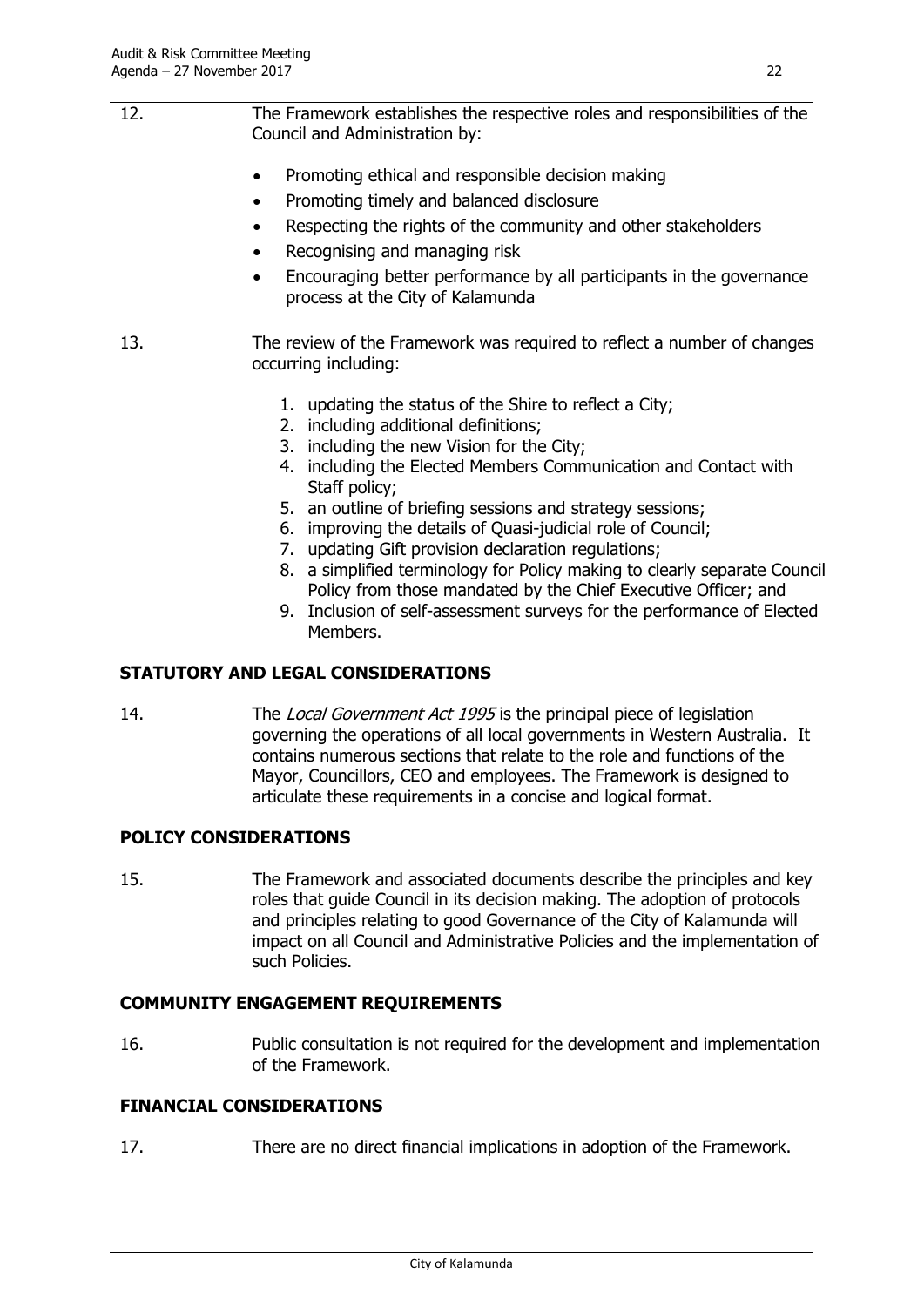#### **STRATEGIC AND SUSTAINABILITY IMPLICATIONS**

#### **Strategic Planning Alignment**

18. Kalamunda Advancing: Strategic Community Plan to 2027

Objective 4.1 To provide leadership through transparent governance. Strategy 4.1.1 Provide good governance

#### **Sustainability Considerations**

Social Implications

19. Nil.

Economic Implications

20. Nil.

Environmental Implications

21. Nil.

#### **RISK MANAGEMENT CONSIDERATIONS**

| 22.                                                   | Risk: The City or Council fails to comply with its governance<br>responsibilities. |                    |                                                                             |  |
|-------------------------------------------------------|------------------------------------------------------------------------------------|--------------------|-----------------------------------------------------------------------------|--|
|                                                       | <b>Likelihood</b>                                                                  | <b>Consequence</b> | Rating                                                                      |  |
|                                                       | Unlikely                                                                           | Major              | High                                                                        |  |
|                                                       | <b>Action / Strategy</b>                                                           |                    |                                                                             |  |
|                                                       | By ensuring Elected Members are effectively inducted and have                      |                    |                                                                             |  |
|                                                       |                                                                                    |                    | appropriate level of support and information provided to support their role |  |
| will assist in mitigating and risk of non-compliance. |                                                                                    |                    |                                                                             |  |

#### **OFFICER COMMENT**

- 23. The Framework and associated documentation is designed to ensure effective, transparent and sustainable management of the City's affairs and is recommended for adoption.
- 24. The Framework is a key document used for new Councillors during their induction process it is therefore timely that Council adopts the revised Framework in readiness for the forthcoming October election.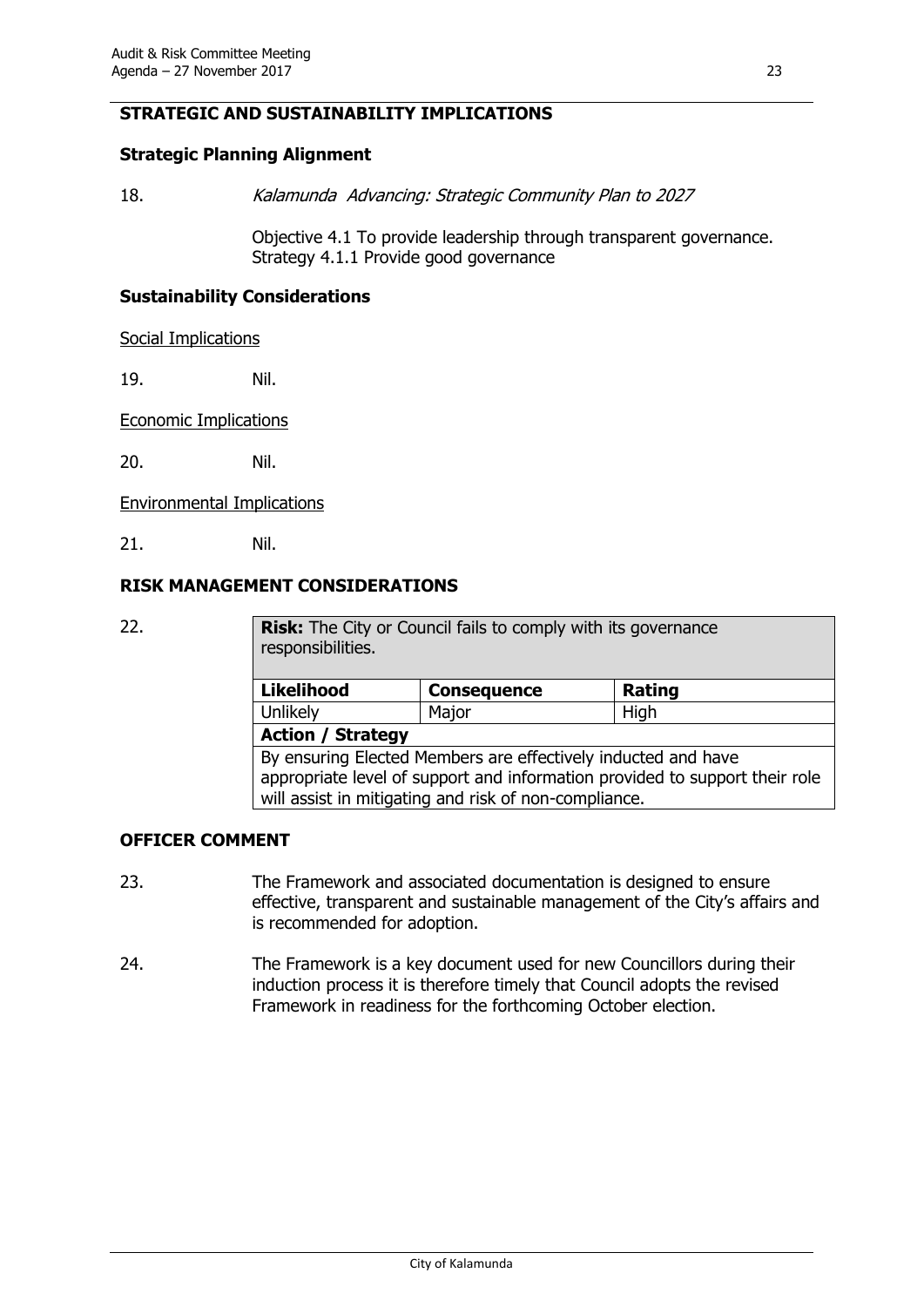#### **Voting Requirements: Simple Majority**

#### **OFFICER RECOMMENDATION (A&R 13/2017)**

That Council:

1. Adopts the City of Kalamunda Governance and Policy Framework shown as Attachment 1.

Moved:

Seconded:

Vote: